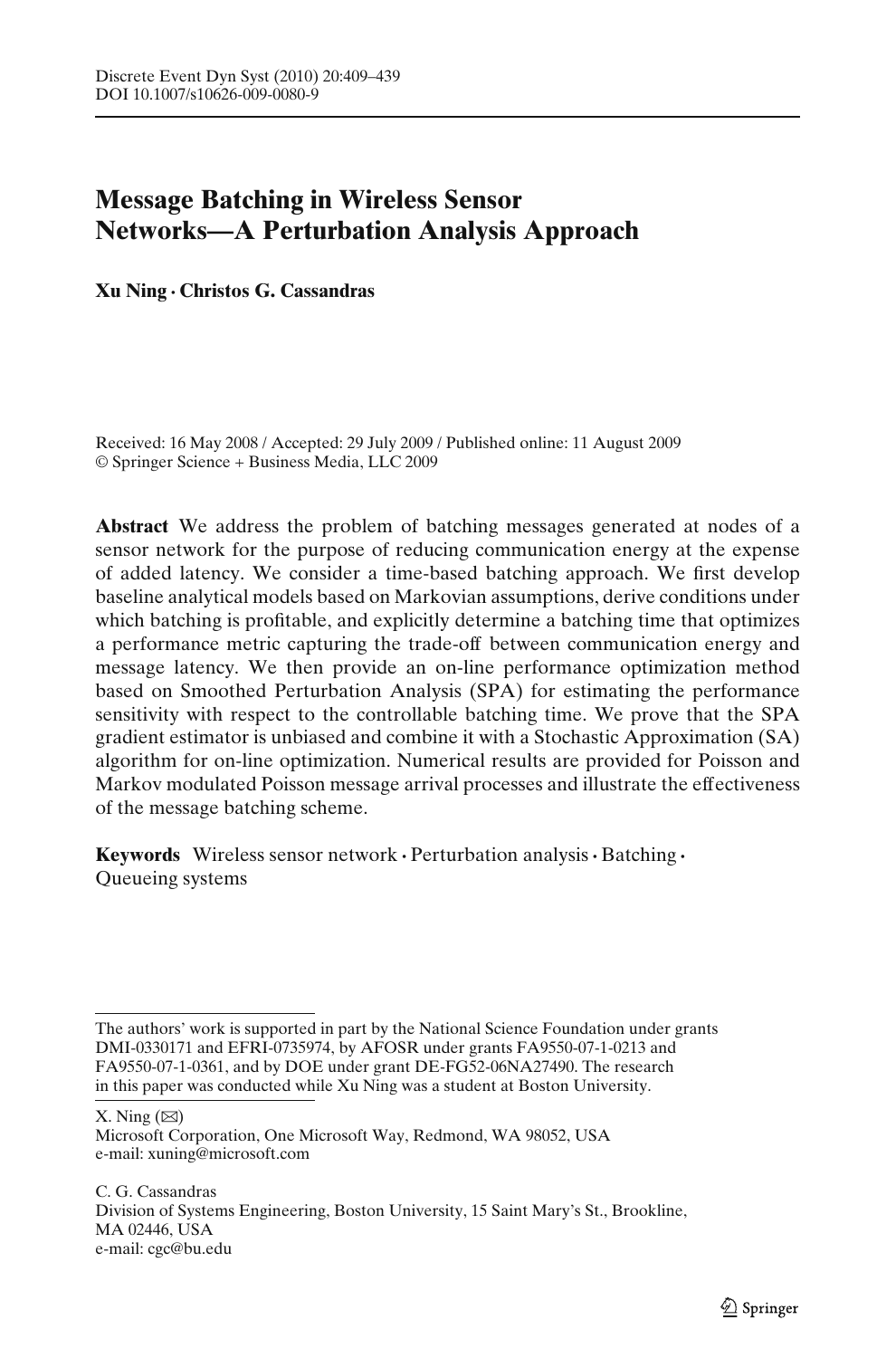#### **1 Introduction**

A Wireless Sensor Network (WSN) consists of low-cost nodes which are mainly battery powered and have sensing and wireless communication capabilities (Megerian and Potkonja[k](#page-29-0) [2003\)](#page-29-0). Usually, the nodes in such a network share a common objective, such as environmental monitoring or event detection. Due to limited on-board power, nodes rely on short-range communication and form a multi-hop network to deliver information to a base station. Power consumption is a key issue in WSNs, since it directly impacts their lifespan in the likely absence of human intervention for most applications of interest.

Energy in WSN nodes is consumed by the CPU, by sensors, and by radio, with the latter consuming the most (Shnayder et al[.](#page-29-0) [2004\)](#page-29-0). In Ye et al[.](#page-29-0) [\(2004\)](#page-29-0), four major sources of energy waste in communication are identified: (1) a *collision* occurs when a packet is corrupted by other simultaneous transmissions and requires a retransmission; (2) *overhearing* arises when a node receives a packet which is not destined to it; (3) *control packet overhead* is the energy cost incurred during sending and receiving control packets instead of actual data payload; (4) *idle listening* occurs when the receiver staying awake during network idle time anticipating an incoming transmission. Among these four sources, idle listening accounts for the most significant waste of energy.

Energy waste due to idle listening can be reduced by adopting a Medium Access Control (MAC) scheme. MAC can be categorized into *scheduled* and *unscheduled* schemes. Scheduled schemes, such as TDMA (Sohrabi et al[.](#page-29-0) [2000\)](#page-29-0) and S-MAC (Ye et al[.](#page-29-0) [2004\)](#page-29-0), maintain a schedule among a small cluster of nodes such that nodes have coordinated transmission. Therefore, nodes can turn off their radio according to the schedule. Unscheduled schemes, on the other hand, try to emulate an "alwayson" receiver by introducing additional ad-hoc synchronization. One way to achieve this is to use Low-Power Listening (LPL), which has been adopted previously, for instance, in radio paging systems (Mangione-Smit[h](#page-29-0) [1995\)](#page-29-0). LPL uses a preamblechannel polling scheme to synchronize sender and receiver; detail will be given in Section [2.](#page-2-0) Unscheduled MACs using LPL include B-MAC (Polastre et al[.](#page-29-0) [2004\)](#page-29-0), WiseMAC (El-Hoiydi and Decotigni[e](#page-29-0) [2004](#page-29-0)) and X-MAC (Buettner et al[.](#page-29-0) [2006\)](#page-29-0), etc. One obvious advantage of unscheduled MAC is its universality, since all transmission controls are transparent to the applications to which it just appears to be an alwayson radio. Another advantage is that it does not need in advance synchronization (it can, though, benefit from it since a preamble can be shortened when the transmission pair is roughly synchronized).

While LPL greatly reduces idle listening, large control packet overhead is incurred in the form of the preamble. To reduce control packet overhead, we consider the usage of *batching*. Batching approaches are widely used in all kinds of systems in order to reduce overhead or setup cost (Deb and Serfoz[o](#page-29-0) [1973;](#page-29-0) De[b](#page-29-0) [1984;](#page-29-0) Cassandras and Y[u](#page-29-0) [2000\)](#page-29-0). To the best of our knowledge, applying batching approaches in WSN communication has not been investigated. Moreover, among existing approaches few consider exploiting network traffic statistics for further savings, even though a large class of applications involves irregular, random, event-driven traffic. Since an important characteristic of WSNs is the sporadic and bursty nature of traffic, a natural question we explore in this paper is: Upon detecting an event, should the sender transmit the message immediately, or is it profitable to intentionally delay it for some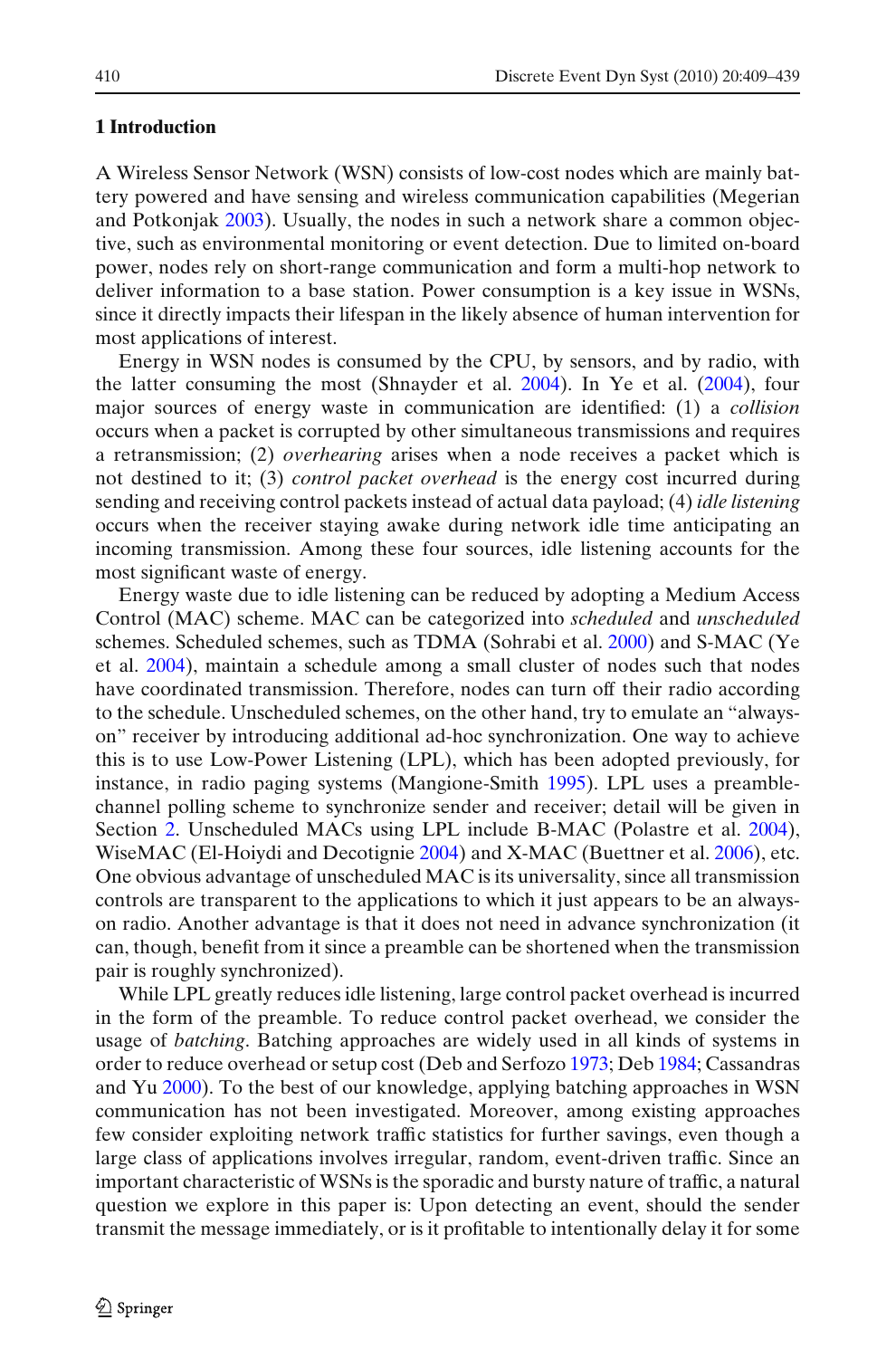<span id="page-2-0"></span>time period knowing that more events might occur within a short interval? If so, how long should the sender wait and what is the trade-off between energy savings and performance, e.g., average delay?

In this paper, we study a *time-based* message batching approach in a discrete event system framework with the objective of reducing communication energy cost. Our contributions are twofold. First, we provide analytical stochastic models for time-based message batching, and solve it under Poisson process assumptions. This Markovian analysis gives us a baseline theoretical results. Second, we present an on-line control method to determine the optimal time for time-based message batching, in which no a priori statistical arrival information is needed. This involves performance sensitivity estimation based on sample path analysis using Perturbation Analysis (PA) techniques (Cassandras and Lafortun[e](#page-29-0) [1999\)](#page-29-0) and a Stochastic Approximation algorithm (Kushner and George Yi[n](#page-29-0) [2003](#page-29-0)) to find the optimal batching time. We prove that the gradient estimators are unbiased and that this algorithm converges to the optimum.

This paper is organized as follows. The message batching problem and the discrete event model are introduced in Section 2. In Section [3,](#page-5-0) with exponential assumptions, the batching problem is solved analytically. In Section [4,](#page-10-0) we turn our focus to online control by using Smoothed Perturbation Analysis (SPA) to derive gradient estimators (Cassandras and Lafortun[e](#page-29-0) [1999](#page-29-0); Fu and H[u](#page-29-0) [1997](#page-29-0)). Using these estimators, in Section [5](#page-26-0) we provide simulation results of on-line control using a Stochastic Approximation (SA) algorithm. Finally, conclusions are given in Section [6.](#page-28-0)

#### **2 Problem description and discrete event model**

#### 2.1 LPL and message batching problem

A sender node in a WSN detects a random event or receives a message from upstream (i.e., a node closer to a data source), and sends a message to a receiver, which either relays it to the next hop or processes it. Random events are modeled through a point process. We adopt one form of LPL–Variable Preamble LPL at the link level. Some implementation details can be found in Joe and Ry[u](#page-29-0) [\(2007\)](#page-29-0), Mahlknecht and Boc[k](#page-29-0) [\(2004\)](#page-29-0) and Buettner et al[.](#page-29-0) [\(2006\)](#page-29-0). Illustrated in Fig. [1,](#page-3-0) Variable Preamble LPL has the following main steps:

- 1. The receiver remains at a sleep state most of the time, and occasionally wakes up to sample the channel in order to determine whether it is busy or idle.
- 2. When the sender wants to send a message, it begins with an attached signal called the "preamble" to the receiver. The preamble can be viewed as a "wake up signal". After the preamble signal, the sender sends the message.
- 3. When the receiver wakes up and samples the channel, either of two cases may occur: (*i*) If the channel is idle, the receiver sets the next wake-up time and sleeps again, (*ii*) If the channel is busy (preamble detected), the receiver stays on until the message is received. After transmission, the receiver also sets its next wakeup time and sleeps again.

In this type of LPL, the preamble (or "wake up signal") is initiated when the sender is ready to transmit and it allows a variable sleep time on the receiver side. In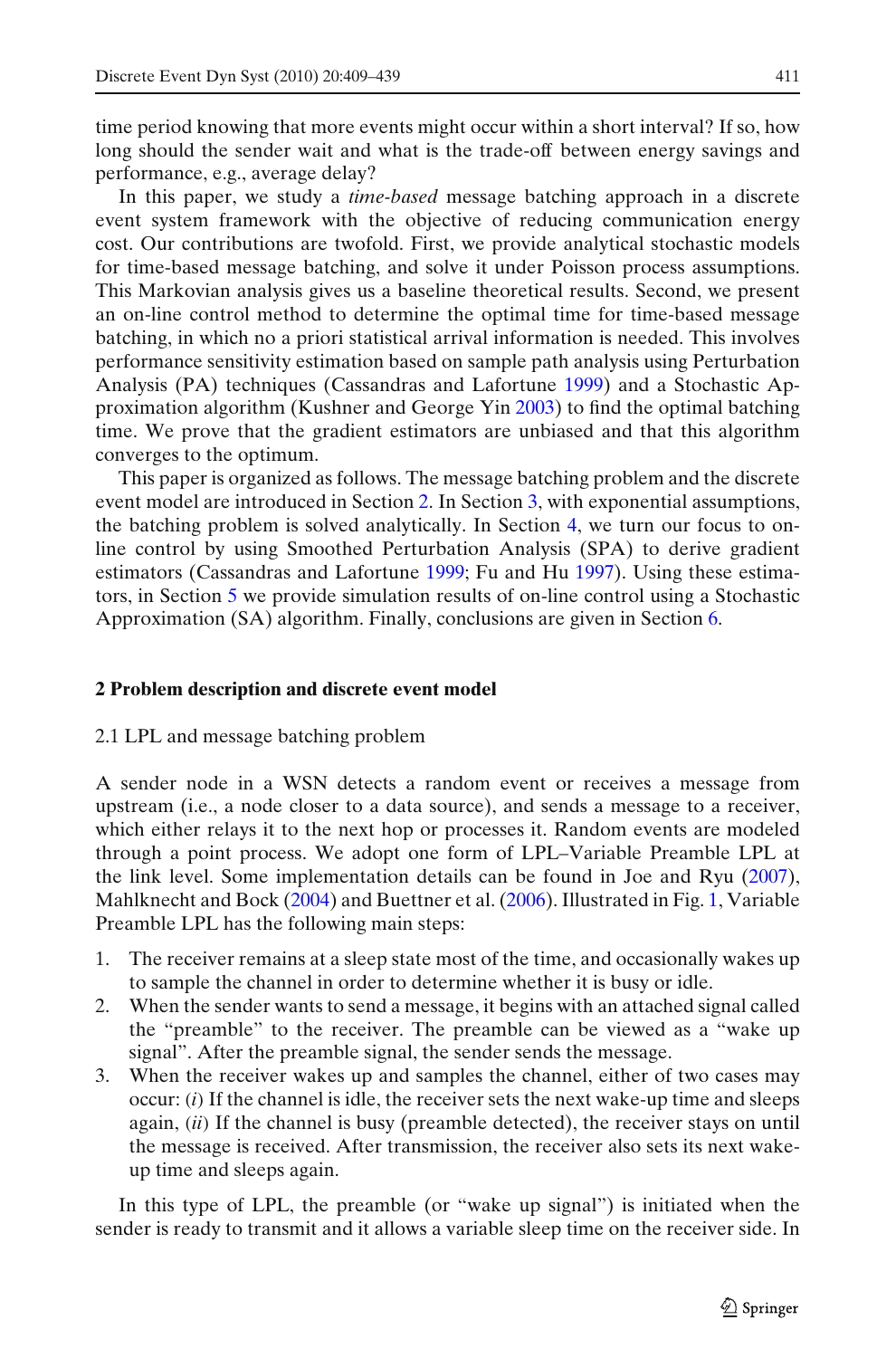<span id="page-3-0"></span>

**Fig. 1** Illustration of the *Variable Preamble* LPL (Ning and Cassandra[s](#page-29-0) [2006](#page-29-0)). The preamble is in the form of a sequence of packets interlaced with short listening periods. After each preamble packet (P) sent, the sender listens for possible receiver reply (R) which is sent upon the receiver detecting P at polling events. When sender receives R, a synchronization packet (SYN) is sent, followed by the data payload (DATA). Thus the data are received

other words, unlike many other approaches, the preamble need not be longer than the sleep time to ensure proper reception. Although (as shown in Fig. 1) the preamble consists of discrete packets, we assume a continuous preamble in order to simplify the analysis. From the sender's perspective, receiver channel polling events take place randomly and are modeled through a point process as well. This captures the fact that (*a*) there may be multiple receivers for redundancy purposes, (*b*) random clock drift and time offset behaviors are possible, and (*c*) different sampling schedules may be adopted by different receivers.

Generally, upon detecting an event, the sender starts sending the preamble at once. Message batching is a mechanism to intentionally delay sending this preamble in anticipation of more events/messages to come, such that when the preamble meets with a polling event, as illustrated in Fig. 1, the *entire batch* of messages is transmitted. There are multiple ways to determine when to send the preamble, with the two most fundamental ways being (*i*) time-based message batching and (*ii*) queue-lengthbased batching. In time-based message batching, the sender postpones sending the preamble for *W* units of time, where *W* is a preset parameter independent of the buffer content. This is in contrast to queue-length-based batching where the preamble is sent immediately after the queue length reaches a threshold. Note that the transmission of the message (DATA) and control packets (SYN) also consumes energy. However, we do not consider this cost since it is fixed, while in our analysis we aim to determine a suitable batching time or threshold so as to reduce the preamble cost.

In this paper we only consider time-based message batching because it is more suitable in the WSN environment. The implementation of time-based batching is a very simple time-out mechanism. It does not force the controller to wait, say *K* messages before sending out the preamble. When the traffic is bursty, e.g., an on-off type of traffic, if the queue length has not reached *K* before the exogenous arrival process "switches off", the sender has to wait for the whole "off" duration, incurring a large delay.

The fundamental trade-off in this problem is the following: If the waiting time *W* increases, the sender's energy consumption is reduced as more messages share a single preamble; on the other hand, all messages are further delayed by the increase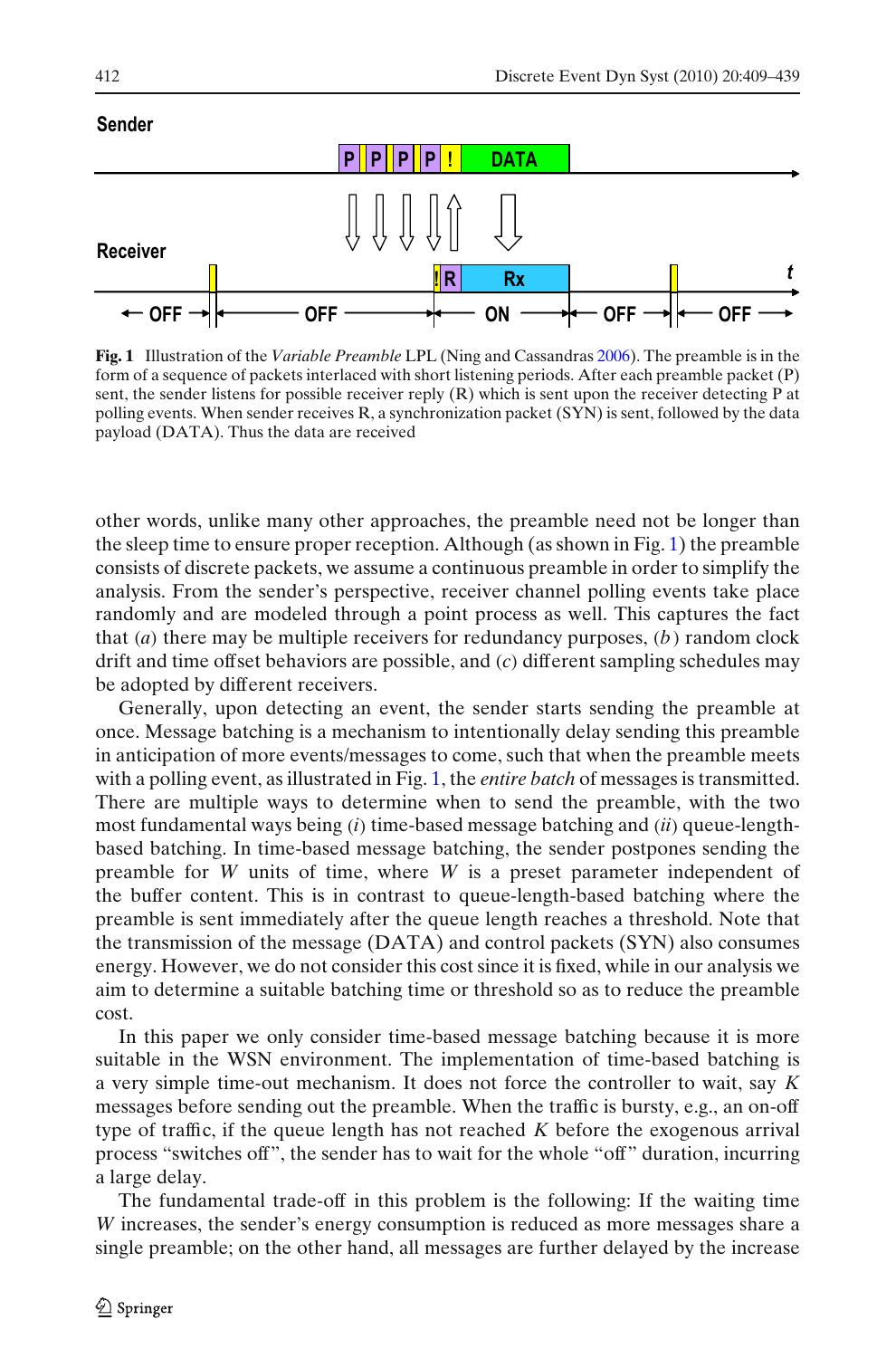<span id="page-4-0"></span>in *W*. A special case arises when the polling process is deterministic without any clock drift or offset or other randomness. However, the analysis is trivial because the sender can perfectly coordinate with receiver polling periods by varying *W* for each polling event. Therefore, in the following we focus on the more general stochastic case.

#### 2.2 Discrete event model

To simplify the analysis, we make the following assumptions: (1) Generally, the interarrival time of the events is much larger than preamble durations, the time to transmit a message and the duration of a channel sampling activity. Therefore, we model channel samplings as points in time. (2) Although in the variable preamble LPL a sequence of discrete preamble packets is sent, we model the preamble as a continuous signal whose duration is a real positive number. In addition, we focus on the preamble and the channel sampling activities and ignore the energy cost incurred during the handshaking and the transmission of the data payload part of the message, since it is not controllable in the scope of our problem. A typical sample path of timebased message batching is shown in Fig. [2a](#page-5-0). The upper timeline is for the sender side and the lower one is for the receiver. The *j*th event or upstream message arrival is denoted by *Aj*. The *j*th channel sampling event is denoted by *Sj*.

After an arrival finds the sender's buffer empty, e.g.,  $A_1$  in Fig. [2a](#page-5-0), the sender waits for *W* units of time before sending a preamble which is indicated by a thicker line segment. As a sampling event  $S_2$  sees the preamble, messages  $A_1, A_2, A_3$ are transmitted. Since the only randomness in the system lies in the arrival and sampling time epochs, the sample path is uniquely determined by two exogenous point processes: (*i*) The message arrival process  $\{A_j : j \ge 1\}$ , and (*ii*) The sampling process  $\{S_j : j \geq 1\}.$ 

Certain arrival/sampling events are *critical events*. An arrival that finds an empty buffer is critical because it initiates a *Batching Period (BP)* at the sender node, i.e., a time interval where the sender's buffer is not empty, and also determines the starting time of a preamble. In addition, a particular sampling event that "downloads" the messages is critical as it ends a *BP*. Clearly, the sample path consists of a sequence of *BP*s { $BP_i$ ,  $i \geq 1$ }. A batching period  $BP_i$  starts with an arrival  $A_i$ , which finds an empty buffer, and ends with a sampling event  $S_R$  which triggers the transmission of all the accumulated messages. These are critical events, as shown in Fig. [2b](#page-5-0). Once  $\{A_j : j \ge 1\}$  and  $\{S_j : j \ge 1\}$  are given, the index sets  $C_I = \{I_i, i \ge 1\}$  and  $C_R = \{R_i, i \geq 1\}$  can be recursively determined as follows:

$$
I_1 = 1 \tag{1}
$$

$$
R_i = \min_{j=1,2,...} \{ j : S_j > A_{I_i} + W \}, i \ge 1
$$
 (2)

$$
I_{i+1} = \min_{j=1,2,\dots} \{ j : A_j > S_{R_i} \}, \quad i > 1
$$
 (3)

The system performance depends on the message delays and the preamble lengths. For a message arriving at *Aj*, its delay is given by:

 $D_j = \min_{i=1,2,...} \{ S_{R_i} : S_{R_i} > A_j \} - A_j$  (4)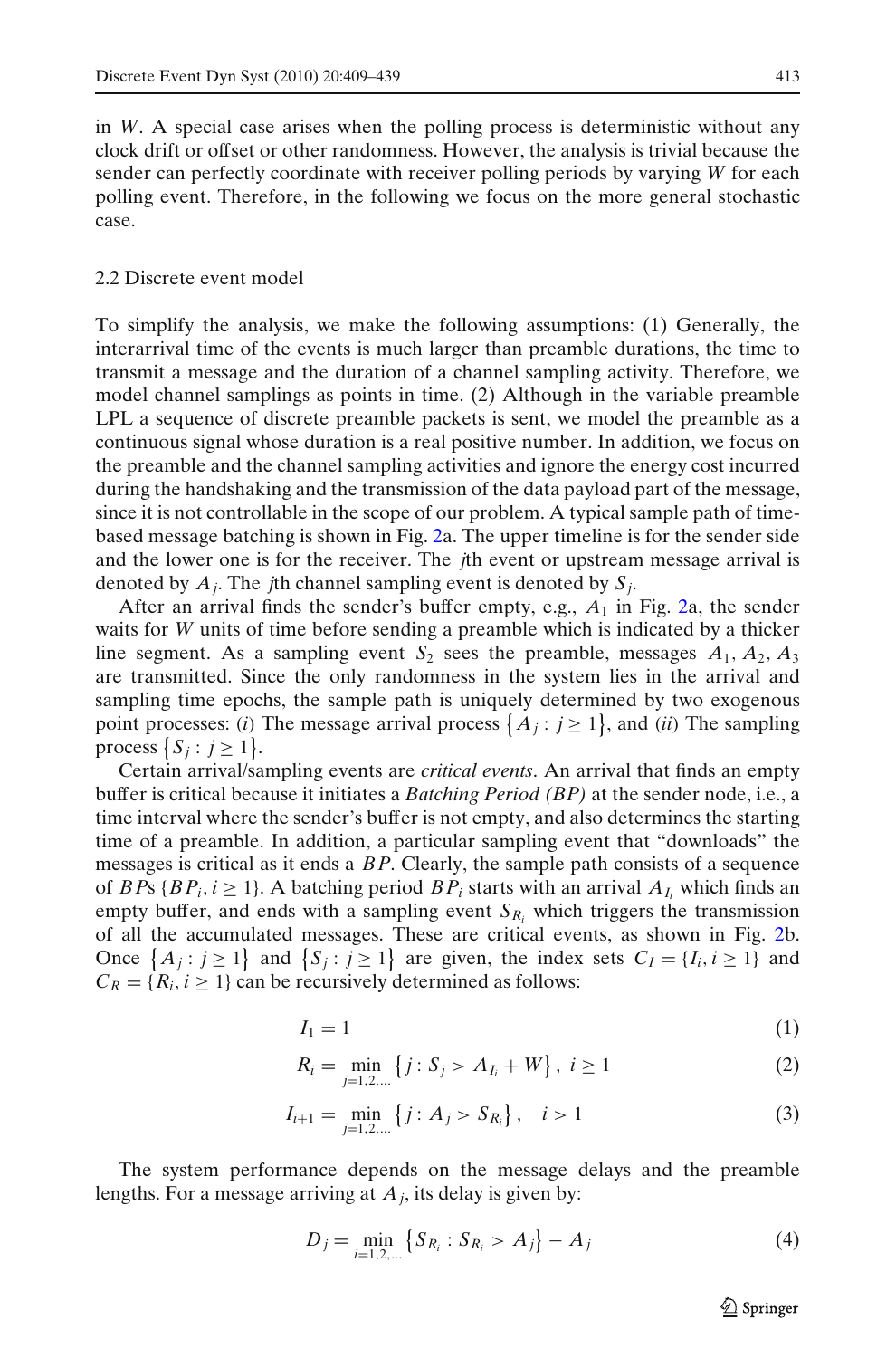<span id="page-5-0"></span>

**Fig. 2 a** Typical sample path in time-based message batching. **b** Critical events divide the sample path into *batching periods*, i.e. time intervals where messages exist in the sender's queue

In each  $BP_i$  there is only one preamble, beginning after a delay *W* initiated by  $A_i$ and ending with the critical sampling event  $S_{R_i}$ . The length of this preamble is:

$$
P_i = S_{R_i} - A_{I_i} - W \tag{5}
$$

Denote by *N* the number of arrivals in a sample path and by *B* the number of *BP*s (depending on *N*, obviously) and define:

$$
\bar{D} = \lim_{N \to \infty} \frac{1}{N} \sum_{j=1}^{N} D_j, \quad \bar{Q} = \lim_{N \to \infty} \frac{1}{N} \sum_{i=1}^{B} P_i
$$
 (6)

which are the long term average delay and preamble length *per message*, respectively. Assuming ergodicity,  $\bar{D}$  and  $\bar{Q}$  are deterministic quantities dependent on *W* and on the statistics of  $\{A_j : j \ge 1\}$  and  $\{S_j : j \ge 1\}$ .  $\overline{D}$  and  $\overline{Q}$  reflect the key trade-off, since the goal of the batching mechanism is to delay sending a preamble so that a single preamble is shared by a batch of messages and energy consumption is reduced at the expense of message delay.

#### **3 Analytical solution with Poisson processes**

To find the analytical expression of mean delay and preamble, in this section we assume that the arrival and sampling processes are Poisson with rate  $\lambda$  and  $\mu$ , respectively. Due to the Markovian structure of the system, the analysis can be performed in terms of a single batching period *BP*, which begins when an arrival finds the system empty, and ends when a sampling event takes away the stored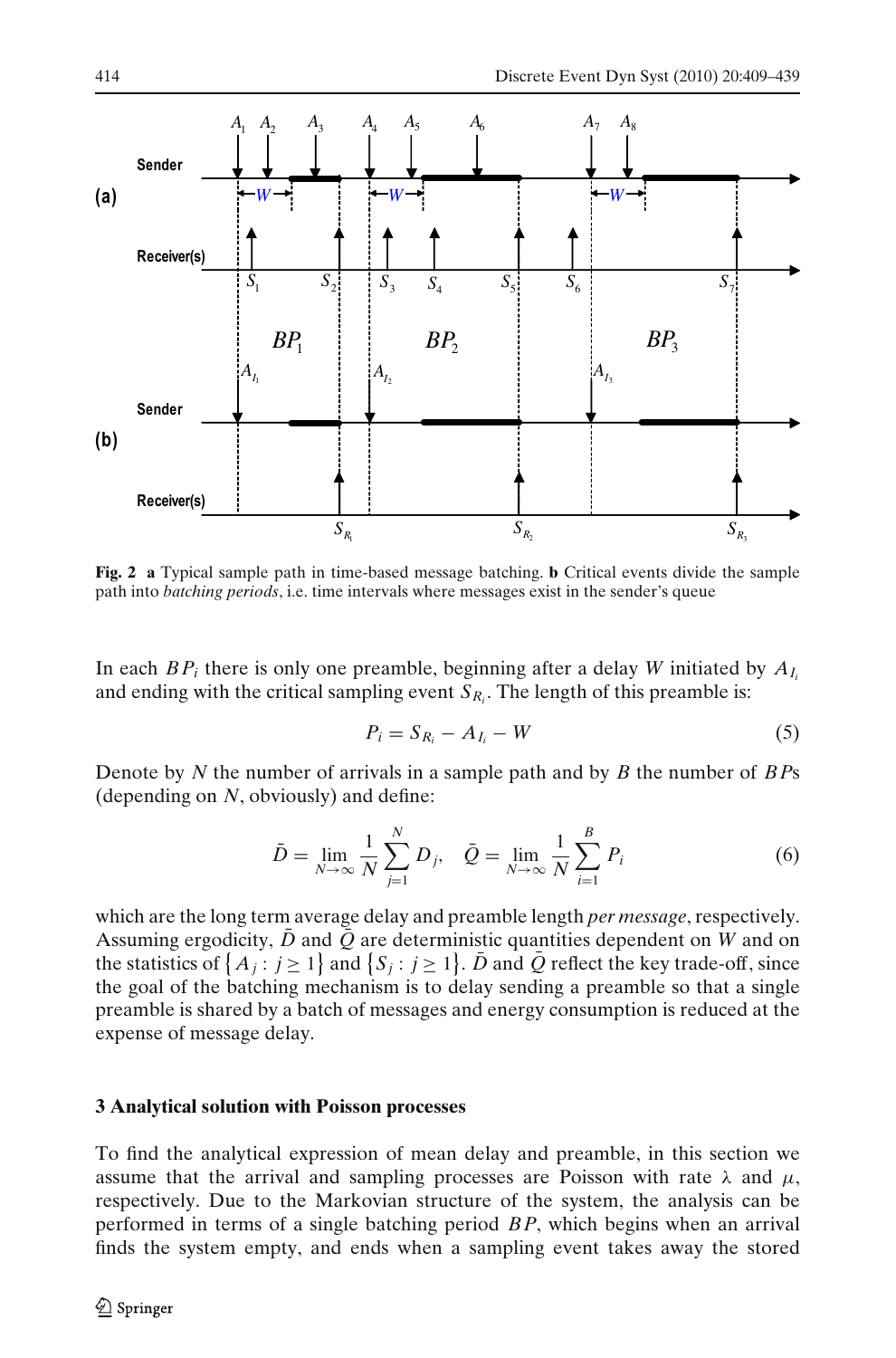**Fig. 3** A single batching

batching

messages, as illustrated in Fig. 3. As a first step, we obtain expressions for *Q*¯ and *D* in terms of *W*,  $\lambda$  and  $\mu$ :

**Lemma 1** *In time-based message batching, the long-run average delay and long-run average preamble per message are given by:*

$$
\bar{Q} = \frac{1/\mu}{1 + \lambda W + \frac{\lambda}{\mu}}
$$
\n
$$
\bar{D} = \frac{W + \frac{1}{\mu} + \lambda W \left(\frac{W}{2} + \frac{1}{\mu}\right) + \frac{\lambda}{\mu^2}}{1 + \lambda W + \frac{\lambda}{\mu}}
$$

*Proof* A *BP* consists of two phases. Phase 1 lasts for *W* time units, when the source is waiting with its radio off. Phase 2 occurs when the source continuously sends the preamble. Let *P* denote the length of the preamble time. Note that it is the time until the next sampling event, therefore, it is also exponentially distributed with rate  $\mu$ , and  $E[P] = 1/\mu$ . Thus, the expected total number of arrivals during a *BP*, including the first arrival, is

$$
E\left[N_{BP}\right] = 1 + \lambda W + \frac{\lambda}{\mu}
$$

Because of the regenerative structure of the system, the average preamble time per message is  $Q = E[P]/E[N_{BP}]$ . To see this, consider a sample path with *B* batching periods. We have:

$$
\bar{Q}(B) = \frac{\sum_{i=1}^{B} P_i}{\sum_{i=1}^{B} N_{BP,i}} = \frac{\frac{1}{B} \sum_{i=1}^{B} P_i}{\frac{1}{B} \sum_{i=1}^{B} N_{BP,i}}
$$

where  $N_{BP,i}$  is the number of messages in  $BP_i$ . Hence, because for  $i \neq j$ ,  $P_i$  and  $P_j$ are independent, and  $N_{BP,i}$  and  $N_{BP,j}$  are independent because of the regenerative structure, by the law of large numbers (Gaivoronski and Messin[a](#page-29-0) [2006](#page-29-0)),

$$
\bar{Q} = \lim_{B \to \infty} \bar{Q}(B) = \lim_{B \to \infty} \frac{\frac{1}{B} \sum_{i=1}^{B} P_i}{\frac{1}{B} \sum_{i=1}^{B} N_{BP,i}} = \frac{E[P]}{E[N_{BP}]}
$$

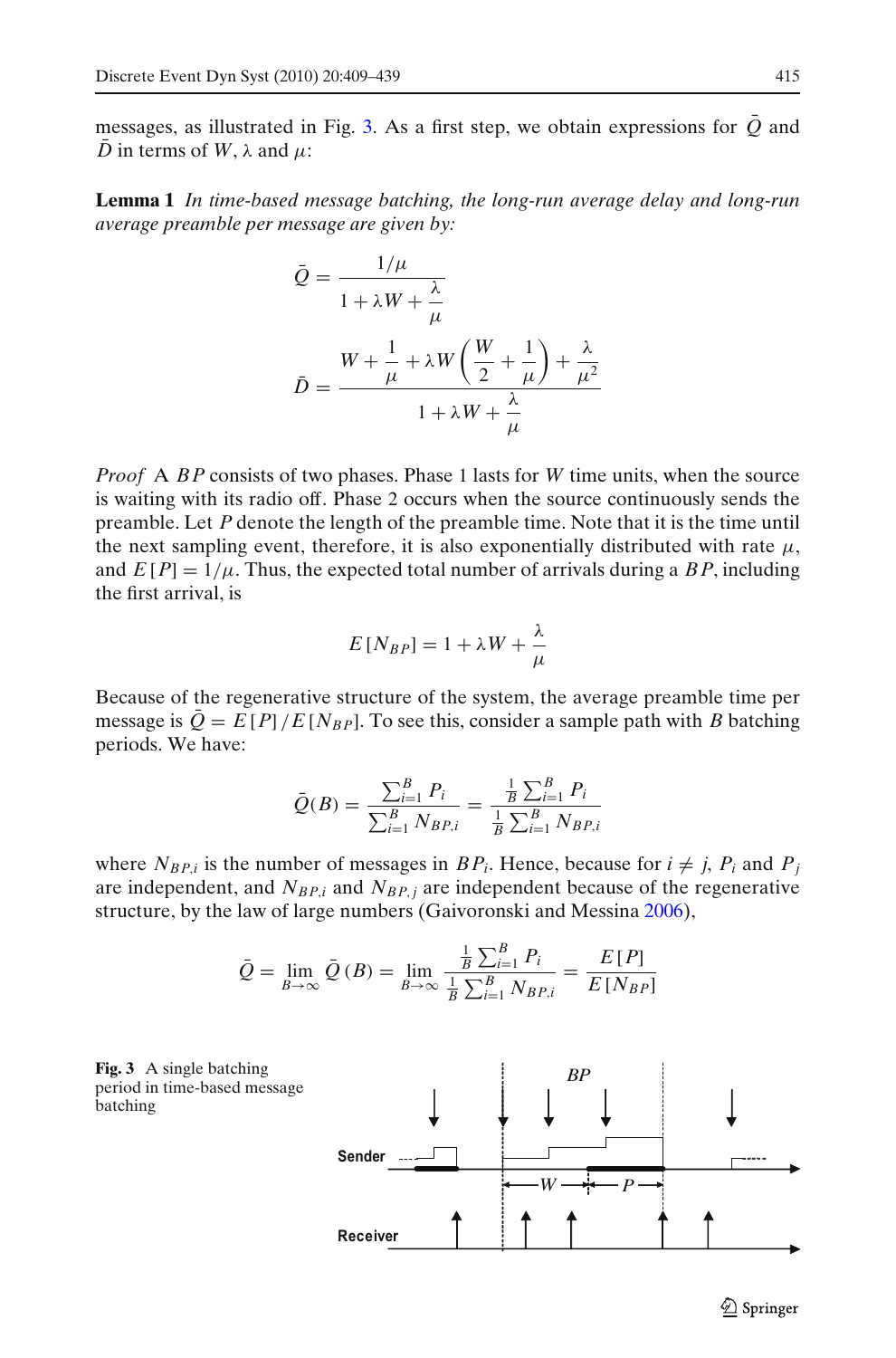<span id="page-7-0"></span>Therefore, we have

$$
\bar{Q} = \frac{E[P]}{E[N_{BP}]} = \frac{1/\mu}{1 + \lambda W + \frac{\lambda}{\mu}}
$$
\n(7)

Next, to obtain  $\bar{D}$ , there are three cases depending on when an arrival occurs within a *BP*:

**Case 1** First arrival. This arrival initiates the *BP* and waits for  $D_{11} = W + P$ . Therefore,

$$
E[D_{11}] = W + \frac{1}{\mu} \tag{8}
$$

**Case 2** Arrivals during the waiting period. By the Poisson assumption, if the number of arrivals is  $N_2$ ,  $E[N_2] = \lambda W$ . Moreover, denoting by  $D_{2i}$  the delay experienced by the *j*th arrival in this period, the accumulated delay is  $\sum_{j=1}^{N_2} D_{2j}$ . By the property of the Poisson process that the unordered event times are uniformly distributed in the waiting period conditioned on the number of events in the waiting period (c. f. Chapter 2 in Ross [1995](#page-29-0)), the accumulated delay given  $N_2$  is

$$
E\left[\sum_{j=1}^{N_2} D_{2j} \mid N_2\right] = N_2 \left(\frac{W}{2} + \frac{1}{\mu}\right)
$$

It follows that

$$
E\left[\sum_{j=1}^{N_2} D_{2j}\right] = E\left[E\left[\sum_{j=1}^{N_2} D_{2j} \mid N_2\right]\right] = E\left[N_2\left(\frac{W}{2} + \frac{1}{\mu}\right)\right]
$$

$$
= \lambda W\left(\frac{W}{2} + \frac{1}{\mu}\right)
$$
(9)

**Case 3** Arrivals during the preamble period. First, if the number of arrivals during this period is  $N_3$ , then

$$
E[N_3] = E[E[N_3|P]] = E[\lambda P] = \frac{\lambda}{\mu}
$$

The accumulated delay is  $\sum_{j=1}^{N_3} D_{3j}$ . To calculate the expected value, we condition on  $T<sub>P</sub>$  and  $N<sub>3</sub>$  and use a similar argument as in Case 2:

$$
E\left[\sum_{j=1}^{N_3} D_{3j}\right] = E\left[E\left(E\left(\sum_{j=1}^{N_3} D_{3j} | N_3, P\right) | P\right]\right]
$$

$$
= E\left[E\left(\frac{N_3 P}{2} | P\right)\right] = E\left[\frac{\lambda P^2}{2}\right]
$$

$$
= \frac{\lambda}{2} \int_0^\infty x^2 \mu e^{-\mu x} dx = \frac{\lambda}{\mu^2}
$$
(10)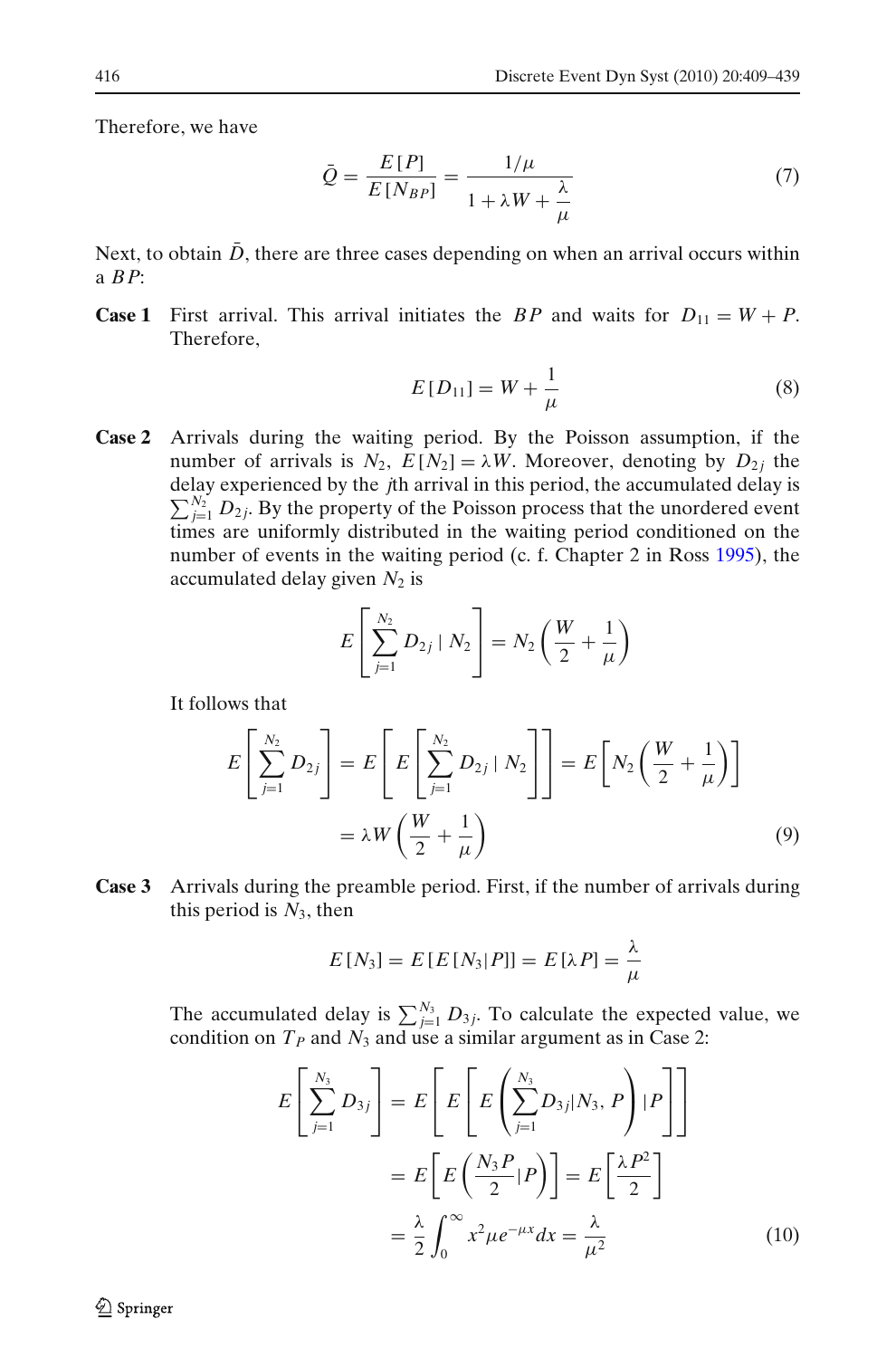<span id="page-8-0"></span>Again, due to the regenerative structure and using Eqs. [8,](#page-7-0) [9,](#page-7-0) and [10,](#page-7-0) the long-run average delay is given by

$$
\bar{D} = \frac{E\left[D_{11} + \sum_{j=1}^{N_2} D_{2j} + \sum_{j=1}^{N_3} D_{3j}\right]}{E\left[1 + N_2 + N_3\right]} = \frac{W + \frac{1}{\mu} + \lambda W\left(\frac{W}{2} + \frac{1}{\mu}\right) + \frac{\lambda}{\mu^2}}{1 + \lambda W + \frac{\lambda}{\mu}}
$$
\n(11)

Suppose our performance objective is chosen as a linear combination of the two metrics parametrized by *W*,  $\bar{D}$  (*W*) and  $\bar{Q}$  (*W*):

$$
J(W) = \bar{D}(W) + \alpha \bar{Q}(W)
$$
\n(12)

where  $\alpha > 0$ . Then, using Lemma 1, we can find the optimal parameter  $W^*$ , which is given in the following theorem:

**Theorem 1** *In time-based message batching, let the performance be a linear combination of*  $\bar{D}$  (*W*) *and*  $\bar{O}$  (*W*)*:* 

$$
J(W) = \bar{D}(W) + \alpha \bar{Q}(W)
$$

*Then, it is only profitable to perform batching when*

$$
1+(1-\alpha)\,\frac{\lambda}{\mu}\leq 0
$$

*and the optimal W is given by*

$$
W^* = \frac{-\left(1 + \frac{\lambda}{\mu}\right) + \sqrt{\left(1 + \frac{\lambda}{\mu}\right)^2 - 2\left[1 + (1 - \alpha)\frac{\lambda}{\mu}\right]}}{\lambda}
$$

*Proof* Taking derivatives with respect to *W* in Eqs. 11 and [7](#page-7-0) we get:

$$
\frac{dJ}{dW} = \frac{\frac{\lambda^2 W^2}{2} + \lambda \left(1 + \frac{\lambda}{\mu}\right) W + \left[1 + (1 - \alpha)\frac{\lambda}{\mu}\right]}{\left(1 + \lambda W + \frac{\lambda}{\mu}\right)^2}
$$
(13)

The optimal waiting time *W*<sup>∗</sup> is obtained by solving  $dJ/dW = 0$ . This is equivalent to solving the quadratic equation in the numerator, which yields two roots:

$$
-\left(1+\frac{\lambda}{\mu}\right) \pm \sqrt{\left(1+\frac{\lambda}{\mu}\right)^2 - 2\left[1+(1-\alpha)\frac{\lambda}{\mu}\right]}
$$
(14)

The root we are interested in should be non-negative. Hence, *J* has a stationary point for  $W > 0$  if and only if:

$$
1 + (1 - \alpha) \frac{\lambda}{\mu} \le 0 \tag{15}
$$

 $\textcircled{2}$  Springer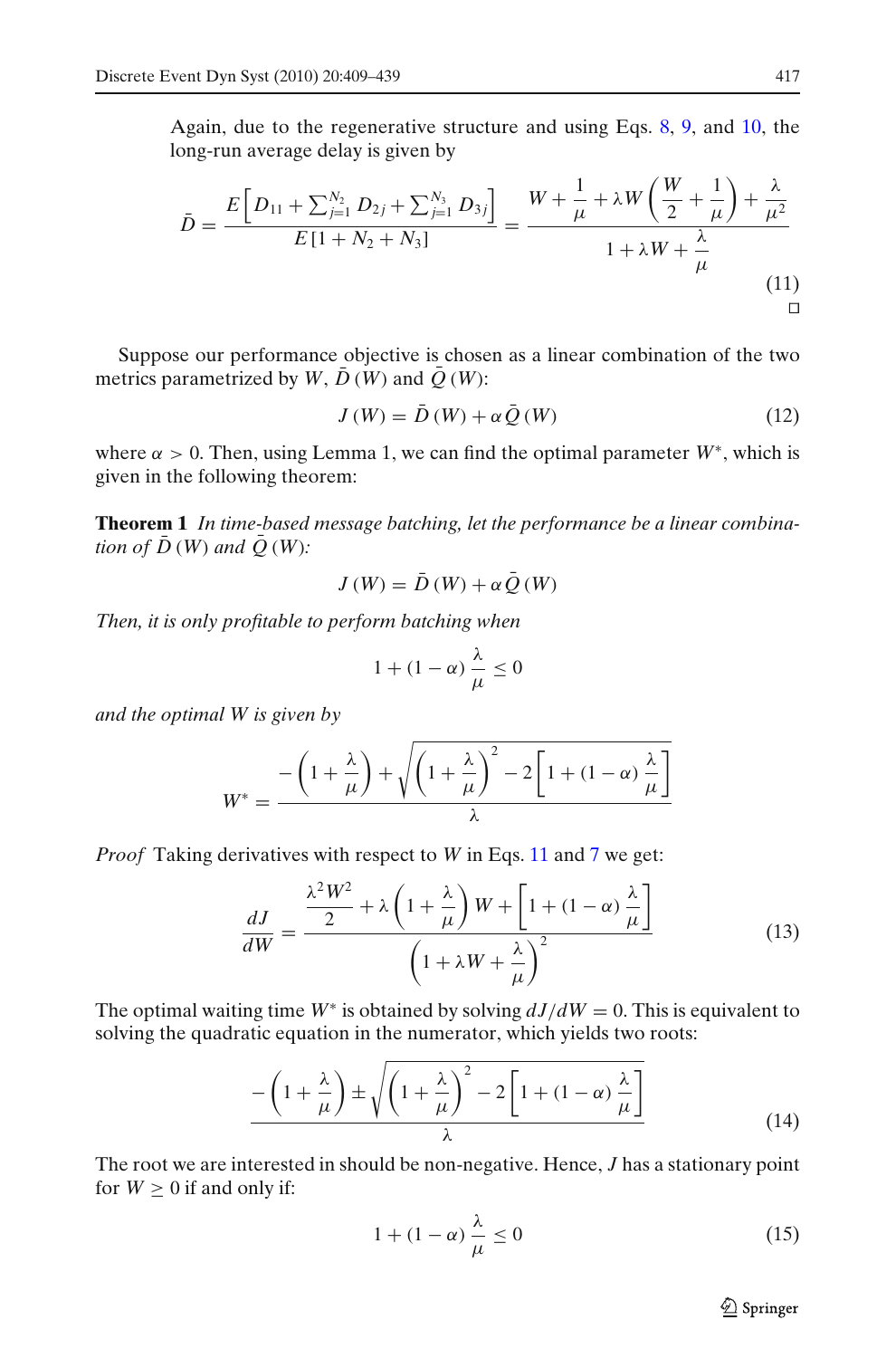which implies that batching is profitable. This root corresponds to a local minimum of *J* since  $d^2 J/dW^2$  is positive. In fact, this local minimum is also *global* for  $W > 0$ because the other root in Eq. [14](#page-8-0) must be negative. So,

$$
W^* = \frac{-\left(1 + \frac{\lambda}{\mu}\right) + \sqrt{\left(1 + \frac{\lambda}{\mu}\right)^2 - 2\left[1 + (1 - \alpha)\frac{\lambda}{\mu}\right]}}{\lambda} \tag{16}
$$

$$
J^* = \frac{W^* + \frac{1}{\mu} + \lambda W^* \left(\frac{W^*}{2} + \frac{1}{\mu}\right) + \frac{\lambda}{\mu^2} + \alpha \frac{1}{\mu}}{1 + \lambda W^* + \frac{\lambda}{\mu}}
$$
(17)

 $\Box$ 

In the case where  $W = 0$ , i.e., no batching is carried out, the performance is simply:

$$
J_0 = \frac{1}{\mu} + \frac{\alpha/\mu}{1 + \lambda/\mu} \tag{18}
$$

which is a useful basis for performance comparison. To further explore the benefit of batching when Eq. [15](#page-8-0) holds, let  $\Delta = J_0 - J^*$ . We normalize the parameters by setting  $1/\mu = 1$ ,  $1/\lambda = k$  and let

$$
\tilde{\Delta}(k,\alpha) = \frac{J_0 - J^*}{J_0} \tag{19}
$$

so that  $\Delta(k, \alpha)$  is a function of k and  $\alpha$  which characterizes the relative optimal batching benefits.

Figure 4 shows the relative benefit under different  $k$  and  $\alpha$  settings. The curves are obtained by choosing different *k* and *α*, then calculating  $J_0$ ,  $W^*$ ,  $J^*$  through Eqs. 16– 18, and finally  $\Delta$  in Eq. 19. An interesting observation is that all curves attain their maximum at around  $k = 1$ , which implies that under the setting  $\mu/\lambda = 1$  the batching scheme performs the best. This observation can be used as a guideline for tuning the receivers, although the problem itself focuses on the sender. Meanwhile, as  $\alpha$ increases, the benefit is obviously larger since more emphasis is put on the power side of the objective.

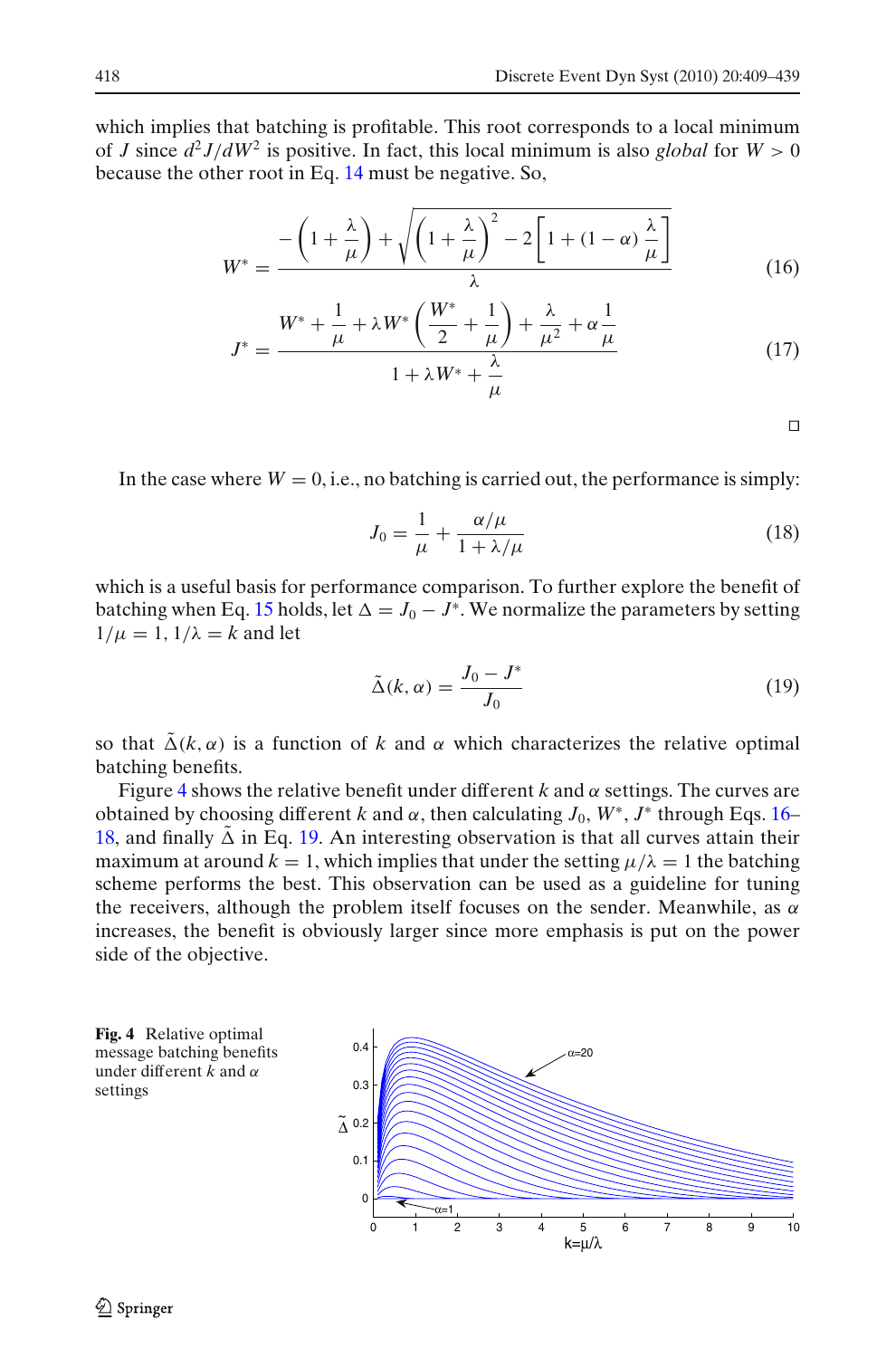<span id="page-10-0"></span>*Remark 1* For queue-length-based batching, we can use a similar analysis to derive the optimal batching size under Poisson process assumptions. Interested readers are referred to Ning and Cassandra[s](#page-29-0) [\(2008](#page-29-0)).

#### **4 On-line gradient estimation and optimization**

The analytical model breaks down when the Markovian assumptions of the previous section are relaxed. Moreover, in practice network statistics are not known in advance, which calls for a method designed to determine the optimal batching time parameter *W* without explicit knowledge of statistical information on the network traffic. Therefore, we propose an on-line gradient estimation method for time-based message batching based on Perturbation Analysis (PA) (Cassandras and Lafortun[e](#page-29-0) [1999;](#page-29-0) Fu and H[u](#page-29-0) [1997\)](#page-29-0). In particular, we attempt to extract from an observed sample path not only performance data, but also sensitivity information with respect to the controllable parameter *W*. This gradient information will be used to obtain the optimal value *W*<sup>∗</sup> using a Stochastic Approximation algorithm (Kushner and George Yi[n](#page-29-0) [2003](#page-29-0)).

Consider the performance objective  $J(W)$  in Eq. [12](#page-8-0) and, for an appropriately defined probability space, let  $L_D(W, \omega)$ ,  $L_O(W, \omega)$  be *sample functions* over an observed sample path denoted by  $\omega$  and consisting of a fixed number of arrivals, *N*, and *B* batching periods (where *B* depends on *N*):

$$
L_D(W, \omega) = \frac{1}{N} \sum_{j=1}^{N} D_j(W, \omega)
$$
 (20)

$$
L_{Q}(W,\omega) = \frac{1}{N} \sum_{i=1}^{B} P_{i}(W,\omega)
$$
 (21)

In addition, let

$$
L(W, \omega) = L_D(W, \omega) + \alpha L_Q(W, \omega)
$$
\n(22)

By the ergodicity assumption,  $J(W) = E[L(W, \omega)]$ , hence

$$
\frac{dJ(W)}{dW} = \frac{dE[L(W, \omega)]}{dW} = \lim_{\Delta W \to 0} \frac{E[\Delta L(W, \omega)]}{\Delta W}
$$
(23)

#### 4.1 Smoothed perturbation analysis

In the most basic form of PA, known as Infinitesimal Perturbation Analysis (IPA), an unbiased estimator of  $dJ/dW$  is obtained through the sample derivative of  $L(W, \omega)$ provided it exists and we are able to change the order of expectation and limit above. Thus, the IPA estimator is

$$
\left[\frac{dJ\left(W\right)}{dW}\right]_{IPA} = \frac{dL\left(W,\omega\right)}{dW}
$$

However, in our problem, IPA fails to produce an unbiased estimator since the sample function  $L(W, \omega)$  is not continuous with respect to W for every possible  $\omega$ (a detailed analysis of this can be found in Ning and Cassandras [2008](#page-29-0).) Therefore,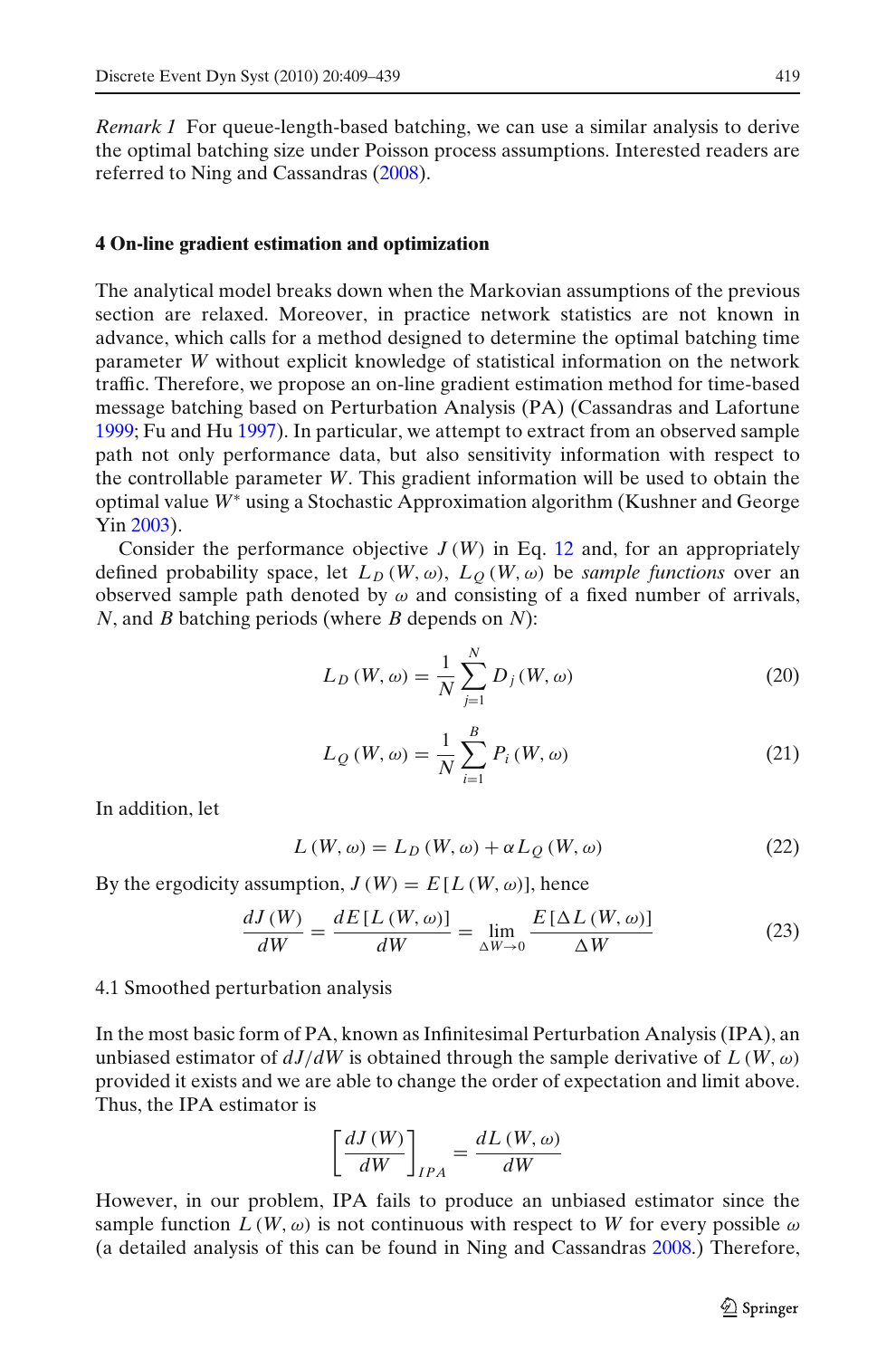<span id="page-11-0"></span>one cannot exchange the limit and expectation in Eq. [23.](#page-10-0) This motivates the use of Smoothed Perturbation Analysis (SPA) (Gong and H[o](#page-29-0) [1987\)](#page-29-0).

The main idea in SPA is to replace the original sample function  $L(W, \omega)$  by a conditional expectation  $E[L(W, \omega)|\mathbf{Z}]$ , i.e., set

$$
J(W) = E[L(W, \omega)] = E[E[L(W, \omega) | \mathbf{Z}]]
$$

where **Z** is called a *characterization* of a sample path (Gong and H[o](#page-29-0) [1987](#page-29-0)) of the process based on which  $J(W)$  is evaluated. **Z** is defined as a set of random variables whose value is observed in a sample path, and it must be appropriately selected. Since, generally,  $E[L(W, \omega) | \mathbf{Z}]$  is "smoother" than  $L(W, \omega)$ , we expect to be able to interchange the expectation and the limit in Eq. [23,](#page-10-0) obtaining an SPA estimator:

$$
\left[\frac{dJ(W)}{dW}\right]_{SPA} = \lim_{\Delta W \to 0} \frac{E[\Delta L(W, \Delta W, \omega) | \mathbf{Z}]}{\Delta W}
$$
(24)

where  $\Delta L(W, \Delta W, \omega)$  is defined as the difference between the sample function values on the nominal and perturbed sample paths. In the following analysis, we only consider

$$
\Delta L(W, \Delta W, \omega) = L(W, \omega) - L(W - \Delta W, \omega)
$$

where  $\Delta W > 0$ , so we are interested in estimating the *left derivative dJ* (*W*) /*dW*<sup>−</sup>.

Looking at Eq. 24, we see that the selection of **Z** is crucial, as a different **Z** results in a different form of the SPA estimator. In our case, we take advantage of the sample path structure described in previous sections. Specifically, a sample path is decomposed into batching periods based on which all subsequent analysis is performed. We define **Z** to include *BP* information as follows:

$$
\mathbf{Z} = \{B, I_i, R_i, A_{I_i}, S_{R_i}, n_i, i = 1, ..., B\}
$$
 (25)

In words, **Z** contains the information identifying when each *BP* starts and ends, as well as the total number of *BP*s, i.e., *B*, and the number of sampling events within each  $BP_i$ , i.e.,  $n_i$  (but not their occurrence times).

Because in the perturbed sample path, the batching time *W* is reduced by  $\Delta W$ , two cases can occur. If there does not exist a sampling event during the  $\Delta W$  interval, all the message delivery time and the batching period structure remain intact. However, if there is a sampling event during the  $\Delta W$  interval, the resulting perturbed sample path will have a different batching period structure, as shown in Fig. [5.](#page-12-0) Therefore, it is important to evaluate the probability of such event happening. The following lemma describes how this probability is computed. Before we proceed with the lemma, we introduce the following definitions. Define  $g(\cdot)$  as the p.d.f. of the random intersampling time X, and  $g_n(\cdot)$  is the *n*-fold convolution of  $g(\cdot)$ :

$$
g_1(x) = g(x)
$$
  
\n $g_n(x) = (g * g_{n-1})(x), \quad n \ge 2$ 

where the convolution operation  $∗$  is defined as:

$$
(f * g)(x) = \int_{-\infty}^{\infty} f(u) g(x - u) du
$$

2 Springer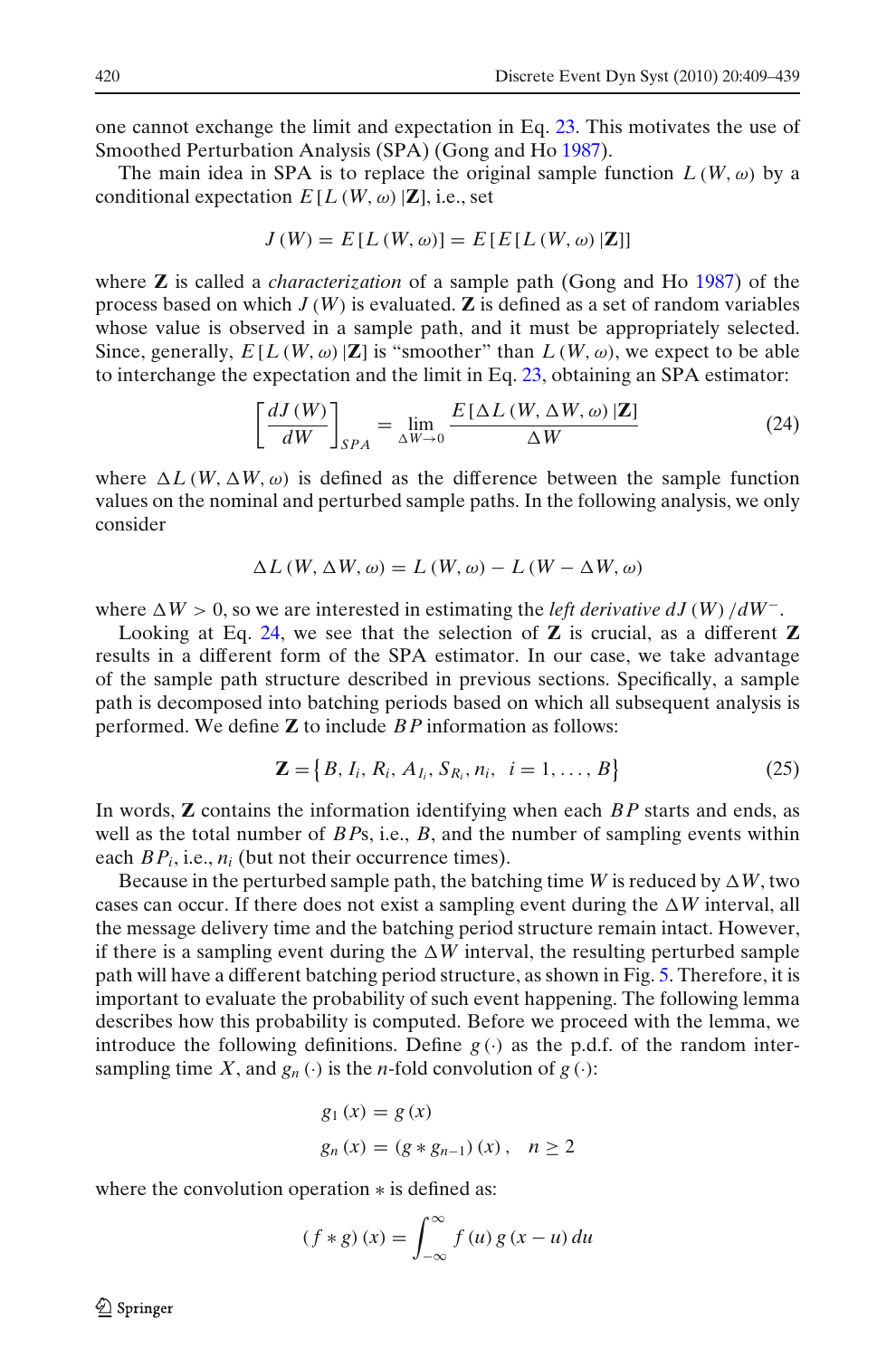<span id="page-12-0"></span>

**Fig. 5** If there exists a sampling event during the  $\Delta W$  interval (a), one batching period is split into two (**b**)

Also define

$$
H_n(U, P) = \frac{g(P) g_{n-1} (U - P)}{\int_P^U g(s) g_{n-1} (U - s) ds}, \quad n = 2, 3, ...
$$
\n
$$
H_1(U, P) = 0
$$
\n(26)

We can now proceed with the following lemma:

**Lemma 2** *Assume that the sampling process is a general renewal process and let X be an inter-sampling time with c.d.f.*  $G(\cdot)$  *and p.d.f.*  $g(\cdot)$ *. Assume that*  $g(x) < \infty$  *for all x*, and  $E[X] < \infty$ *. Let e<sub>i</sub>* denote the event that for an arbitrary batching period  $BP_i$ , *there exists a sampling event in the interval*  $[W - \Delta W, W]$ *. Then,* Pr( $e_i$ ) *is of order*  $O(\Delta W)$  *and is given by* 

$$
Pr(e_i) = E\left[H_{n_i}(U_i, P_i)\right] \Delta W + o\left(\Delta W\right) \tag{27}
$$

*where*  $U_i$ *,*  $P_i$  *are defined as (see Fig. 6):* 

$$
P_i = S_{R_i} - (A_{I_i} + W)
$$
  

$$
U_i = S_{R_i} - S_{R_{i-1}}
$$

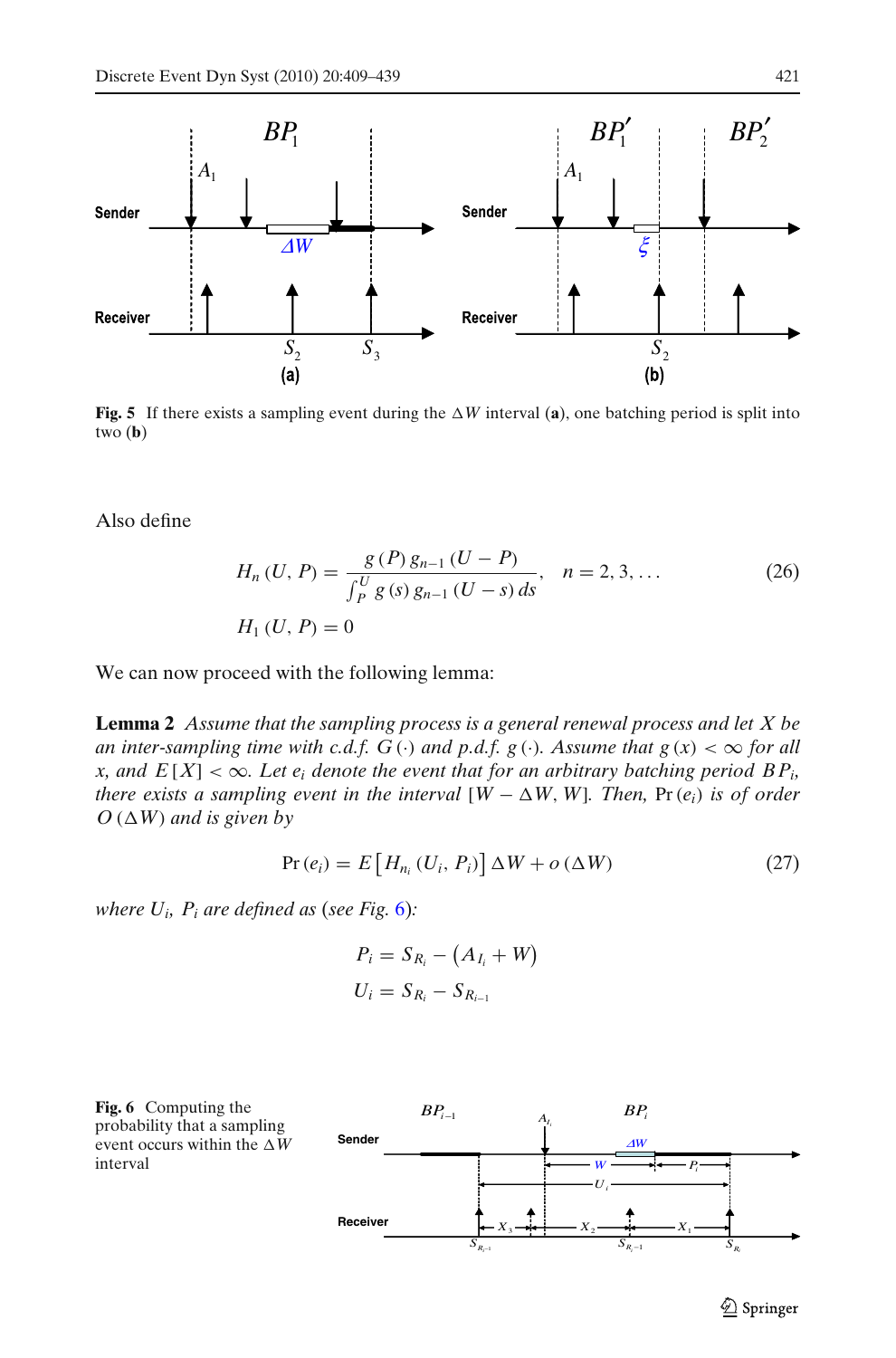<span id="page-13-0"></span>*Proof* Figure [6](#page-12-0) illustrates an occurrence of event  $e_i$ . Note that the evaluation of Pr( $e_i$ ) can be facilitated by conditioning on some random quantities in the sample path. In particular, for a  $BP[A_{I_i}, S_{R_i}]$ , we can condition on  $S_{R_{i-1}}, S_{R_i}, A_{I_i}$ , as well as  $n_i$  defined to be the number of sampling events in the interval (*SRi*<sup>−</sup><sup>1</sup> , *SRi* ]; for example, in Fig. [6](#page-12-0) we can see that  $n_i = 3$ . Then, Pr( $e_i$ ) can be expressed as

$$
Pr(e_i) = E[Pr(e_i|S_{R_{i-1}}, S_{R_i}, A_{I_i}, n_i)]
$$
\n(28)

In simple terms, we fix two sampling events  $S_{R_i}$  and  $S_{R_i}$  which delimits the halfopen interval (*SRi*<sup>−</sup><sup>1</sup> , *SRi* ]. Due to the renewal property of the sampling process, sampling events outside this interval are independent. In addition to *S<sub>R<sub>i−1</sub>* and *S<sub>R<sub>i</sub></sub>*,</sub> there are  $n_i - 1$  additional sampling events, whose occurrence time is random within this interval. We first notice that if  $n<sub>i</sub> = 1$ , i.e., there is no such "movable" sampling event, so that

$$
Pr(e_i|S_{R_{i-1}}, S_{R_i}, A_{I_i}, n_i=1)=0
$$

If  $n_i > 1$ , given  $\Delta W$ , there is a non-zero probability that one such event will be within the  $\Delta W$  interval. To compute this conditional probability, we notice that no additional sampling event can occur during *Pi*, otherwise the batching period would have ended earlier than  $S_{R_i}$ . Let  $X_1 = S_{R_i} - S_{R_i-1}$  and let  $X_j$ ,  $j = 2, \ldots, n_i$ , be the remaining inter-sampling intervals. Therefore, when  $n_i > 1$ ,

$$
\Pr(e_i|S_{R_{i-1}}, S_{R_i}, A_{I_i}, n_i) = \Pr\left(X_1 \le P_i + \Delta W | X_1 > P_i, \sum_{j=1}^{n_i} X_j = U_i\right)
$$
\n
$$
= \lim_{\Delta U \downarrow 0} \Pr\left(X_1 \le P_i + \Delta W | X_1 > P_i, U_i < \sum_{j=1}^{n_i} X_j \le U_i + \Delta U\right)
$$
\n
$$
= \lim_{\Delta U \downarrow 0} \frac{\Pr\left(P_i < X_1 \le P_i + \Delta W, U_i - X_1 < \sum_{j=2}^{n_i} X_j \le U_i - X_1 + \Delta U\right)}{\Pr\left(X_1 > P_i, U_i - X_1 < \sum_{j=2}^{n_i} X_j \le U_i - X_1 + \Delta U\right)}
$$

Because  $X_1$  and  $X_j$ ,  $j = 2, \ldots, n_i$ , are all mutually independent, using the total probability theorem on both denominator and numerator,

$$
\Pr\left(e_i|S_{R_{i-1}}, S_{R_i}, A_{I_i}, n_i\right) = \lim_{\Delta U \downarrow 0} \frac{\int_{P_i}^{P_i + \Delta W} g\left(s\right) \int_{U_i - s}^{U_i - s + \Delta U} g_{n_i - 1}\left(t\right) dt ds}{\int_{P_i}^{U_i} g\left(s\right) \int_{U_i - s}^{U_i - s + \Delta U} g_{n_i - 1}\left(t\right) dt ds}
$$

When  $\Delta U \downarrow 0$ , the mean-value theorem yields

$$
\Pr(e_i|S_{R_{i-1}}, S_{R_i}, A_{I_i}, n_i) \n= \lim_{\Delta U \downarrow 0} \frac{g(P_i) g_{n_i-1} (U_i - P_i) \Delta W \Delta U + o(\Delta W) \Delta U + o(\Delta U) \Delta W}{\int_{P_i}^{U_i} g(s) g_{n_i-1} (U_i - s) \Delta U ds} \n= \frac{g(P_i) g_{n_i-1} (U_i - P_i) \Delta W}{\int_{P_i}^{U_i} g(s) g_{n_i-1} (U_i - s) ds} + o(\Delta W)
$$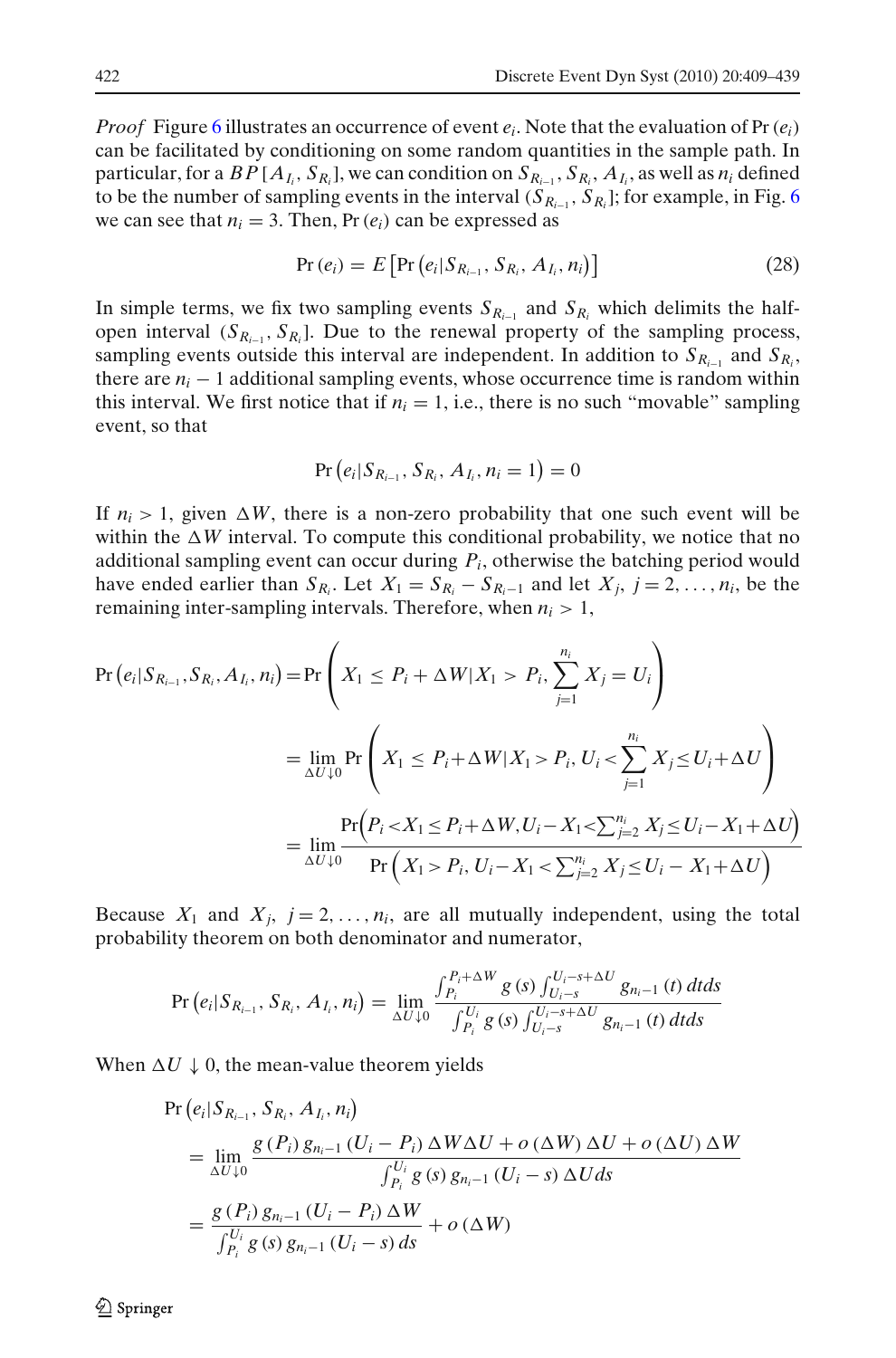$E$   $\left| \frac{1}{2}$   $\right|$   $\left| \frac{1}{2} \right|$   $\left| \frac{1}{2} \right|$ 

<span id="page-14-0"></span>Since  $U_i$ ,  $P_i$ ,  $n_i$  do not depend on  $\Delta W$  and recalling Eq. [28,](#page-13-0) we get

$$
Pr(e_i) = E\left[H_{n_i}\left(U_i, P_i\right)\right] \Delta W + o\left(\Delta W\right) \sim O\left(\Delta W\right)
$$

In Lemma 2 we found that Pr( $e_i$ ) ∼  $O(\Delta W)$ . Let  $\bar{e}_i$  be  $e_i$ 's complement. Since we have assumed that the inter-sampling times are mutually independent,  $e_i$  and  $e_j$ ,  $j \neq i$ , are independent, hence the probability that two or more such events occurring is of higher order than  $O(\Delta W)$ , so we set Pr  $(e_i e_j \cdots) = o(\Delta W)$ . By conditioning on all possible combinations of  $e_i$  and  $\bar{e}_i$ ,  $i = 1, \ldots, B$ , and using the total probability theorem, we obtain:

$$
E[\Delta L(W, \Delta W, \omega) | \mathbf{Z}]
$$
  
\n
$$
= E[\Delta L(W, \Delta W, \omega) | \bar{e}_i, i = 1, ..., B, \mathbf{Z}] Pr (\bar{e}_i, i = 1, ..., B | \mathbf{Z})
$$
  
\n
$$
+ \sum_{i=1}^{B} E[\Delta L(W, \Delta W, \omega) | e_i, \bar{e}_j, j \neq i, \mathbf{Z}] Pr (e_i, \bar{e}_j, j \neq i | \mathbf{Z})
$$
  
\n
$$
+ \sum_{i=1}^{B} \sum_{j=1, j \neq i}^{B} E[\Delta L(W, \Delta W, \omega) | e_i e_j, \bar{e}_k, k \neq i, k \neq j, \mathbf{Z}] Pr (e_i e_j, \bar{e}_k, k \neq i, k \neq j | \mathbf{Z})
$$
  
\n
$$
+ \sum_{i=1}^{B} \sum_{j=1, j \neq i}^{B} \sum_{k=1, k \neq i, k \neq j}^{B} ... + E[\Delta L(W, \Delta W, \omega) | e_i, i = 1...B, \mathbf{Z}] Pr (e_1 e_2...e_B | \mathbf{Z})
$$
  
\n
$$
= E[\Delta L(W, \Delta W, \omega) | \bar{e}_i, i = 1, ..., B, \mathbf{Z}] Pr (\bar{e}_i, i = 1, ..., B | \mathbf{Z})
$$
  
\n
$$
+ \sum_{i=1}^{B} E[\Delta L(W, \Delta W, \omega) | e_i, \bar{e}_j, j = 1, ..., B, j \neq i, \mathbf{Z}]
$$
  
\n
$$
\times Pr (e_i, \bar{e}_j, j = 1, ..., B, j \neq i | \mathbf{Z}) + o(\Delta W)
$$
 (29)

This long equation simply states that, conditioned on **Z**,  $\Delta L(W, \Delta W, \omega)$  can be decomposed by *BP*s and events *ei* for all *i*. In the first term

$$
E\left[\Delta L\left(W,\Delta W,\omega\right)|\bar{e}_i,i=1...B,\mathbf{Z}\right]
$$

is the contribution to  $\Delta L$  when no  $e_i$  event occurs. The second term is a sum over all *BP*s, where

$$
E\big[\Delta L(W, \Delta W, \omega) | e_i, \bar{e}_j, j = 1, \ldots, B, j \neq i, \mathbf{Z}\big]
$$

is the contribution when only  $e_i$  occurs in the *i*th *BP* but no other  $e_i$ ,  $j \neq i$  occurs. The third term is a double sum of the contributions when only two events,  $e_i$  and  $e_j$ , occur, and so on. By the mutual independence of the  $e_i$  events, terms other than the first two are of  $o(\Delta W)$ , which results in Eq. 29. Now, since we are only interested in *B* + 1 conditions, i.e., no *ei* ever occurs and exactly one *ei* occurs over *B BP*s, we define for notational simplicity:

$$
\bar{e} \triangleq {\bar{e}_i, i = 1...B} \qquad \text{No } e_i \text{ occurs in any } BP_i
$$
\n
$$
\hat{e}_i \triangleq {\bar{e}_i, \bar{e}_j, j = 1, ..., B, j \neq i} \qquad \text{Only } e_i \text{ occurs in some } BP_i
$$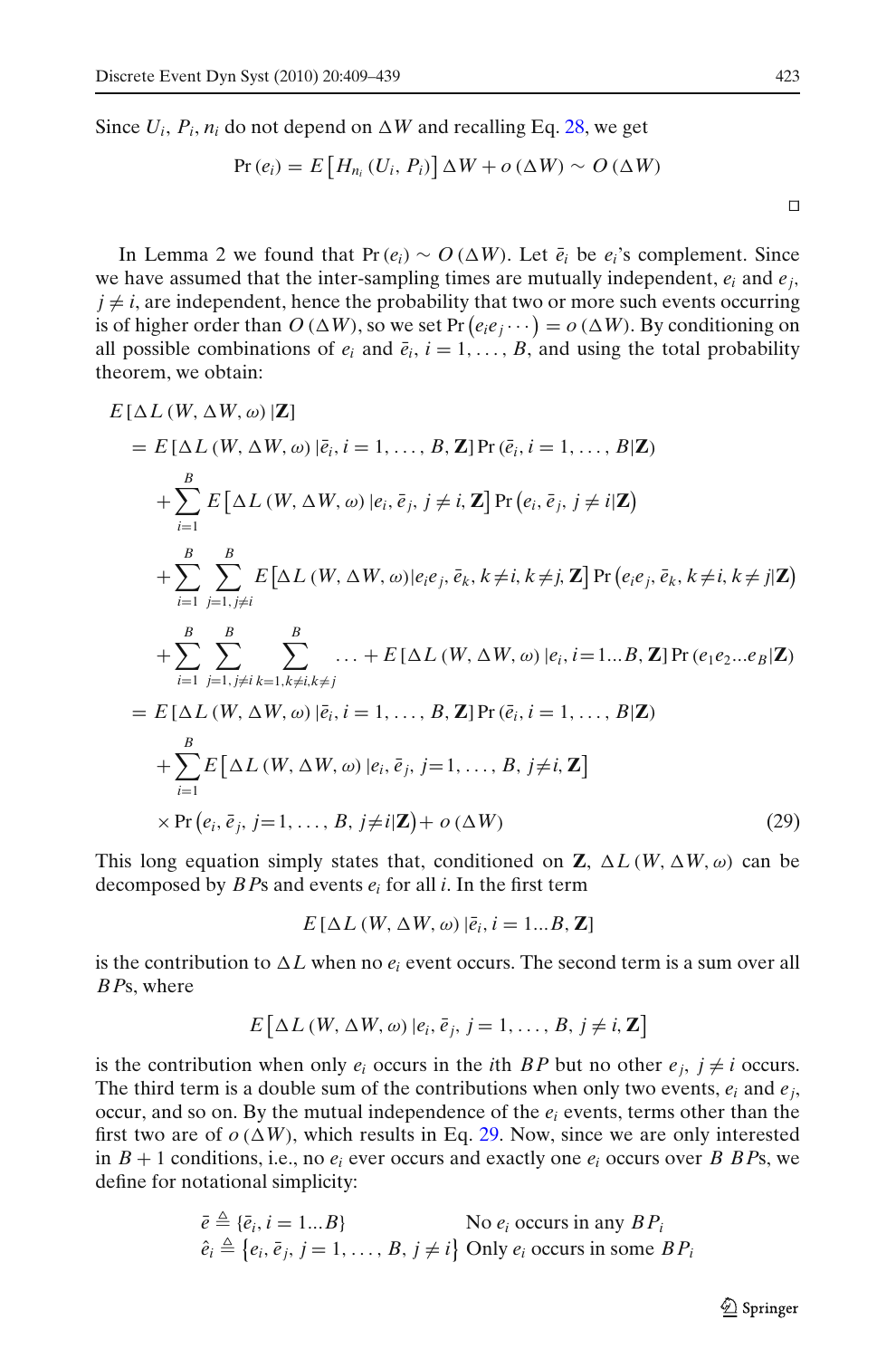<span id="page-15-0"></span>Then, to determine the SPA estimator, we need to evaluate the following four quantities: (*i*) Pr  $(\hat{e}_i | \mathbf{Z})$ , (*ii*) Pr  $(\bar{e} | \mathbf{Z})$ , (*iii*)  $E[\Delta L(W, \Delta W, \omega)|\hat{e}_i, \mathbf{Z}]$ , and (*iv*)  $E[\Delta L(W, \Delta W, \omega) | \bar{e}, \mathbf{Z}]$ . To compute Pr  $(\hat{e}_i | \mathbf{Z})$  we can directly use the result obtained in Lemma 2:

$$
Pr(\hat{e}_i|\mathbf{Z}) = H_{n_i}(U_i, P_i) \Delta W + o(\Delta W)
$$
\n(30)

where  $U_i$ ,  $P_i$  and  $n_i$  are all known given **Z**. Since the probability of two or more  $e_i$ events occurring is of  $o(\Delta W)$ , we conclude that

$$
\Pr\left(\bar{e}|\mathbf{Z}\right) = 1 - \sum_{i=1}^{B} \Pr\left(\hat{e}_i|\mathbf{Z}\right) + o\left(\Delta W\right)
$$
\n
$$
= 1 - \sum_{i=1}^{B} H_{n_i}\left(U_i, P_i\right) \Delta W + o\left(\Delta W\right)
$$

The following two sections will derive  $E[\Delta L(W, \Delta W, \omega) | \hat{e}_i, \mathbf{Z}]$  and  $E[\Delta L(W, \Delta W, \omega)]$ *e*, **Z**] for both average delay and average preamble metrics.

#### *4.1.1 SPA for the average delay metric*

Define  $\Delta L_D$  (*W*,  $\Delta W$ ,  $\omega$ ) as the difference in the delay metric defined in Eq. [20:](#page-10-0)

$$
\Delta L_D(W, \Delta W, \omega) = L_D(W, \omega) - L_D(W - \Delta W, \omega)
$$

We first focus on evaluating  $E[\Delta L_D(W, \Delta W, \omega)]\bar{e}, Z$ . First, we know that if event  $e_i$  does not occur in  $BP_i$ , there can be no change in the delay of any message in  $BP_i$ . Therefore,

$$
E\left[\Delta L_D\left(W,\Delta W,\omega\right)|\bar{e},\mathbf{Z}\right] = 0\tag{31}
$$

The more interesting case lies in the evaluation of  $E[\Delta L_D(W, \Delta W, \omega) | \hat{e}_i, \mathbf{Z}]$ . We illustrate this case through an example as shown in Fig. [7.](#page-16-0) Clearly, batching periods prior to *BP<sub>i</sub>* are not affected by event  $e_i$ . However, because sampling event  $S_{R_i-1}$  (not measurable w.r.t. **Z**) occurs in the interval  $[W - \Delta W, W]$ ,  $BP_i$  ends prematurely at  $S_{R_i-1}$  resulting in a shortened  $BP'_{i,1}$  (see Fig. [7b](#page-16-0)). Then, a new batching period  $BP'_{i,2}$ is initiated by a message  $A_{I'_{i,2}}$  which originally lies within  $BP_i$  in the nominal sample path. We can see that a new batching period structure evolves in the perturbed sample path with arrival and sampling events that are not necessarily the critical events of the nominal sample path. Finally, notice that in the perturbed sample path, at  $BP'_{i,4}$ , the initializing event  $A_{I'_{i,4}}$  coincides with  $A_{I_{i+2}}$ , which is a critical arrival event in the nominal sample path. This concludes the effect of the perturbation due to  $e_i$  because from  $BP'_{i,4}$  ( $BP_{i+2}$ ) onward the perturbed sample path is identical to the nominal sample path; therefore, the delays of all messages for  $BP_{i+2}$  onward are unaffected. To summarize:

- 1. Event  $\hat{e}_i$  has no effect on the *BP* structure of the sample path prior to *BP<sub>i</sub>*.
- 2. Event  $\hat{e}_i$  results in a different  $BP$  structure from  $BP_i$  onward.
- 3. When in the perturbed sample path, an arrival event initializing some *BP* is also a critical arrival in the nominal sample path, the perturbed and nominal sample path *BP*s are *synchronized* and no further difference exists.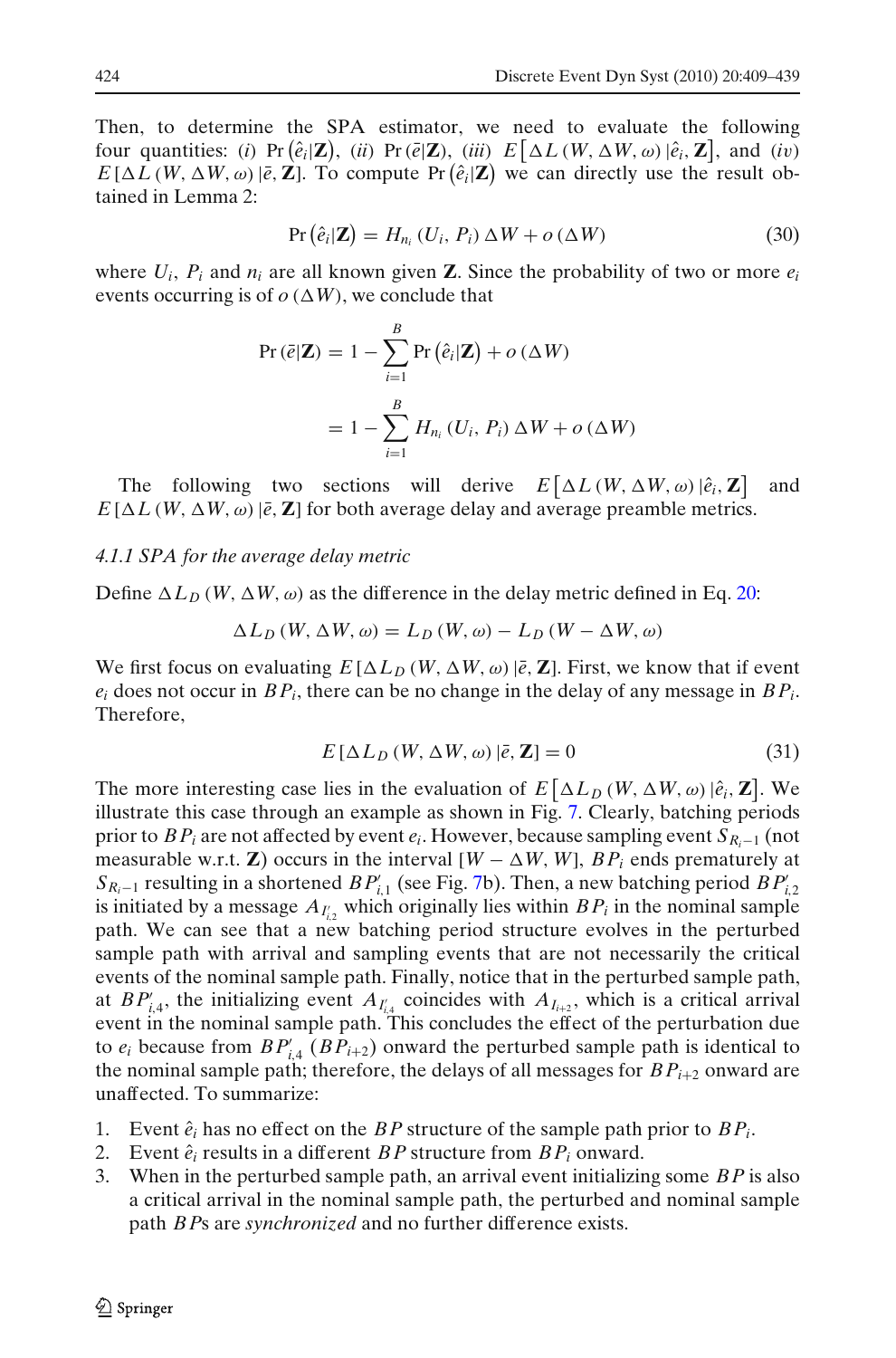<span id="page-16-0"></span>

**Fig. 7** a An example of a sample path with  $\Delta W$  perturbation intervals overlaid. Event  $e_i$  occurs in *BPi*. **b** The perturbed sample path of **a**. Notice the change in busy period structure

Therefore, the key to evaluating  $\Delta L_D(W, \Delta W, \omega)$  given  $\hat{e}_i$  is to identify the new *BP* structure until synchronization. We can see that this evaluation will require the following quantities:  $\{A_i, j \geq I_i\}$  and  $\{S_i, j \geq R_i\}$ . Note that we may not need all these quantities, depending on whether synchronization takes place or not before the end of the observed sample path. Now define a set  $\mathbf{Z}_i$  as follows:

$$
\mathbf{Z}_i = \{A_j, j \ge I_i\} \cup \{S_j, j \ge R_i\} \tag{32}
$$

which is called a *sub-characterization*. Therefore, by conditioning on  $\mathbf{Z}_i$ , we have:

$$
E\left[\Delta L_D\left(W,\Delta W,\omega\right)|\hat{e}_i,\mathbf{Z}\right] = E\left[E\left[\Delta L_D\left(W,\Delta W,\omega\right)|\mathbf{Z}_i\right]|\hat{e}_i,\mathbf{Z}\right] \tag{33}
$$

With  $\mathbf{Z}_i$  given, we can now *reconstruct* the  $BP$  structure resulting from event  $e_i$  and hence evaluate  $\Delta L_D(W, \Delta W, \omega)$  above. Let  $\{I'_{i,k}, k \geq 1\}$  and  $\{R'_{i,k}, k \geq 1\}$  be the index sets of critical events in the new batching periods on the perturbed path. Their values can be obtained in a recursive fashion similar to Eqs. [1–3.](#page-4-0) To initialize we have:

$$
I'_{i,1} = I_i \tag{34}
$$

$$
S_{R'_{i,1}} = A_{I_i} + (W - \Delta W) + \xi \tag{35}
$$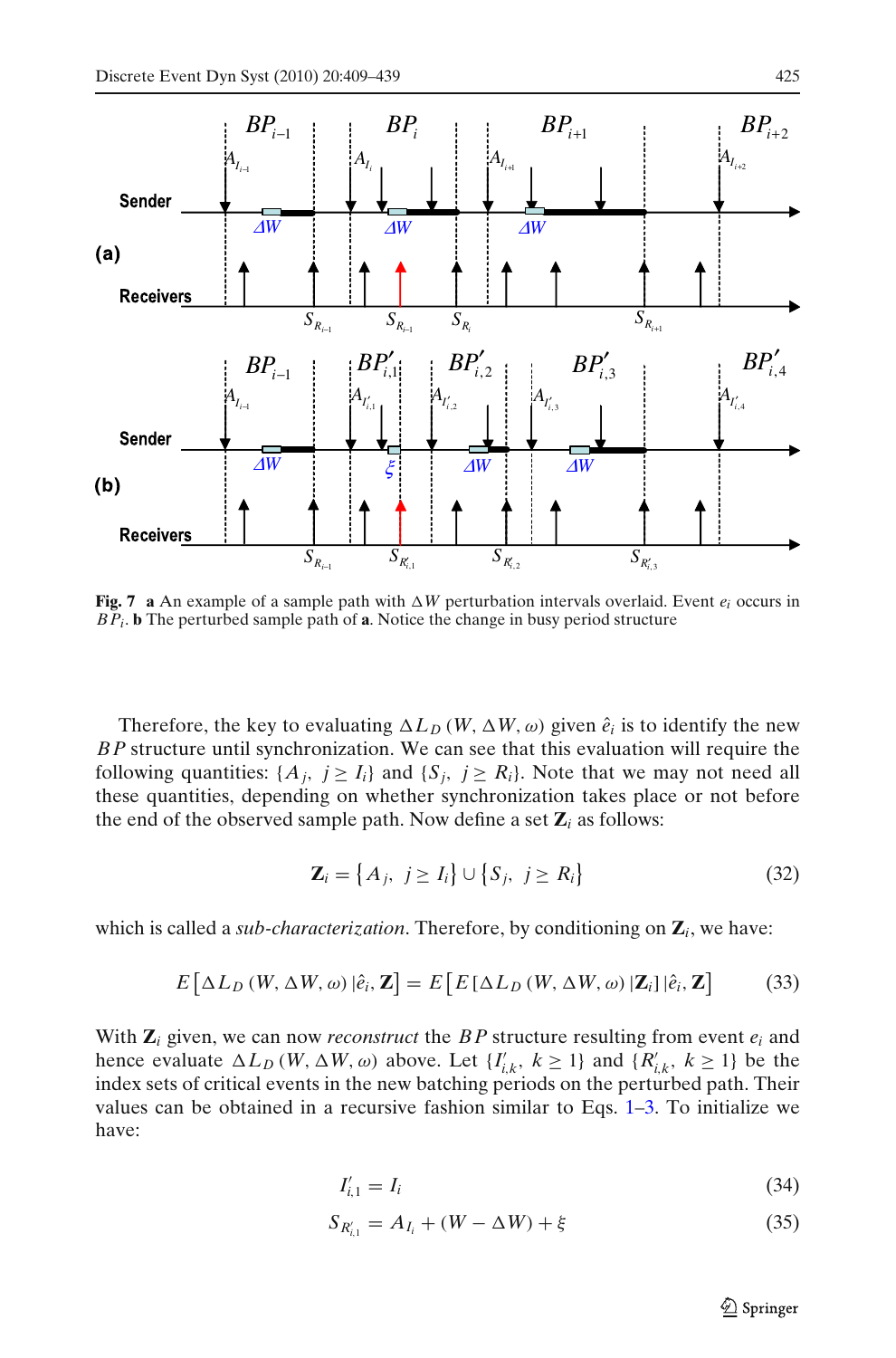<span id="page-17-0"></span>for some  $\xi \in [0, \Delta W]$ . Moreover, the indices of the sampling event ending the *k*th *BP* and of the arrival event starting the  $(k + 1)$ th *BP* in the perturbed path are given by

$$
R'_{i,k} = \min_{j} \{ j : S_j > A_{I'_k} + W \}, k \ge 2
$$
 (36)

$$
I'_{i,k+1} = \min_{j} \left\{ A_j : A_j > S_{R'_{i,k}} \right\}, \quad k \ge 1
$$
 (37)

This procedure is carried out through the  $\left[l(i) - 1\right]$ th batching period, where  $BP'_{i,l(i)}$ is the *BP* synchronized to the nominal sample path (if one exists). Therefore,  $A_{I'_{i,l(i)}}$ coincides with some  $A_{I_i}$  in the nominal sample path, i.e.,

$$
I'_{i,l(i)} \in \left\{ I_j : j > i \right\} \tag{38}
$$

as illustrated in Fig. [7](#page-16-0) with  $I_{i+2} = I'_{i,4}$ . The affected messages are thus  $\{A_j : I_i \leq j <$ *I*<sub>*i*,*l*(*i*)</sub>. Denote by  $D'_j(W, \Delta W, \omega)$  the new delay of the *j*th message. Similar to Eq. [4,](#page-4-0) it is easy to see that

$$
D'_{j}(W, \Delta W, \omega) = \min_{k} \left\{ S_{R'_{i,k}} : S_{R'_{i,k}} > A_{j} \right\} - A_{j}, \quad I_{i} \leq j < I'_{i,l(i)}
$$
(39)

Note that,  $D'_{j}(W, \Delta W, \omega)$  depends on  $\Delta W$ . However, it is easy to see that only messages in  $BP'_{i,1}$  are affected because  $S_{R'_{i,1}}$  contains the effect of  $\Delta W$  and  $\xi$ . Since we are interested in the limiting behavior as  $\Delta W \rightarrow 0$  in Eq. [24,](#page-11-0) hence  $\xi \rightarrow 0$ , in the limit we have

$$
S_{R'_{i,1}} = A_{I_i} + W \tag{40}
$$

Therefore, we define

$$
D'_{j}(W,\omega) = \lim_{\Delta W \downarrow 0} D'_{j}(W,\Delta W,\omega), \quad I_{i} \leq j < I'_{l(i)} \tag{41}
$$

whose value in the estimator is actually exactly the same as  $D'_{j}(W, \Delta W, \omega)$  but using Eq. 40 for  $S_{R'_{i,1}}$  instead. Therefore, given  $e_i$ ,  $\bar{e}_j$ ,  $j = 1, \ldots, B$ ,  $j \neq i$ ,  $\mathbf{Z}_i$ , the difference in the delay metric is

$$
E\left[\Delta L_D(W, \Delta W, \omega) \mid \hat{e}_i, \mathbf{Z}_i, \mathbf{Z}\right] = \frac{1}{N} \sum_{j=1}^N \left[D_j(W, \omega) - D'_j(W, \Delta W, \omega)\right]
$$

$$
= \frac{1}{N} \sum_{I_i \le j < I'_{i, l(i)}} \left[D_j(W, \omega) - D'_j(W, \Delta W, \omega)\right] \tag{42}
$$

where  $D'_{j}(W, \Delta W, \omega)$  is computable from the observed sample path data through Eqs. 39 and [34–](#page-16-0)38.

We are now in a position to prove the following theorem:

**Theorem 2** Let  $J_D(W) = E[L_D(W, \omega)]$  and assume that (*i*)  $E[X] < \infty$  where X is *the inter-sampling time, and (ii)*  $g(\cdot) < \infty$  *within its whole support region. An unbiased SPA estimator of the left derivative*  $dJ_D(W) / dW^-$  *is given by:* 

$$
\left[\frac{dJ_D(W)}{dW}\right]_{SPA} = \frac{1}{N} \sum_{i=1}^{B} \sum_{I_i \le j < I'_{i(0)}} \left[D_j(W, \omega) - D'_j(W, \omega)\right] H_{n_i}(U_i, P_i) \tag{43}
$$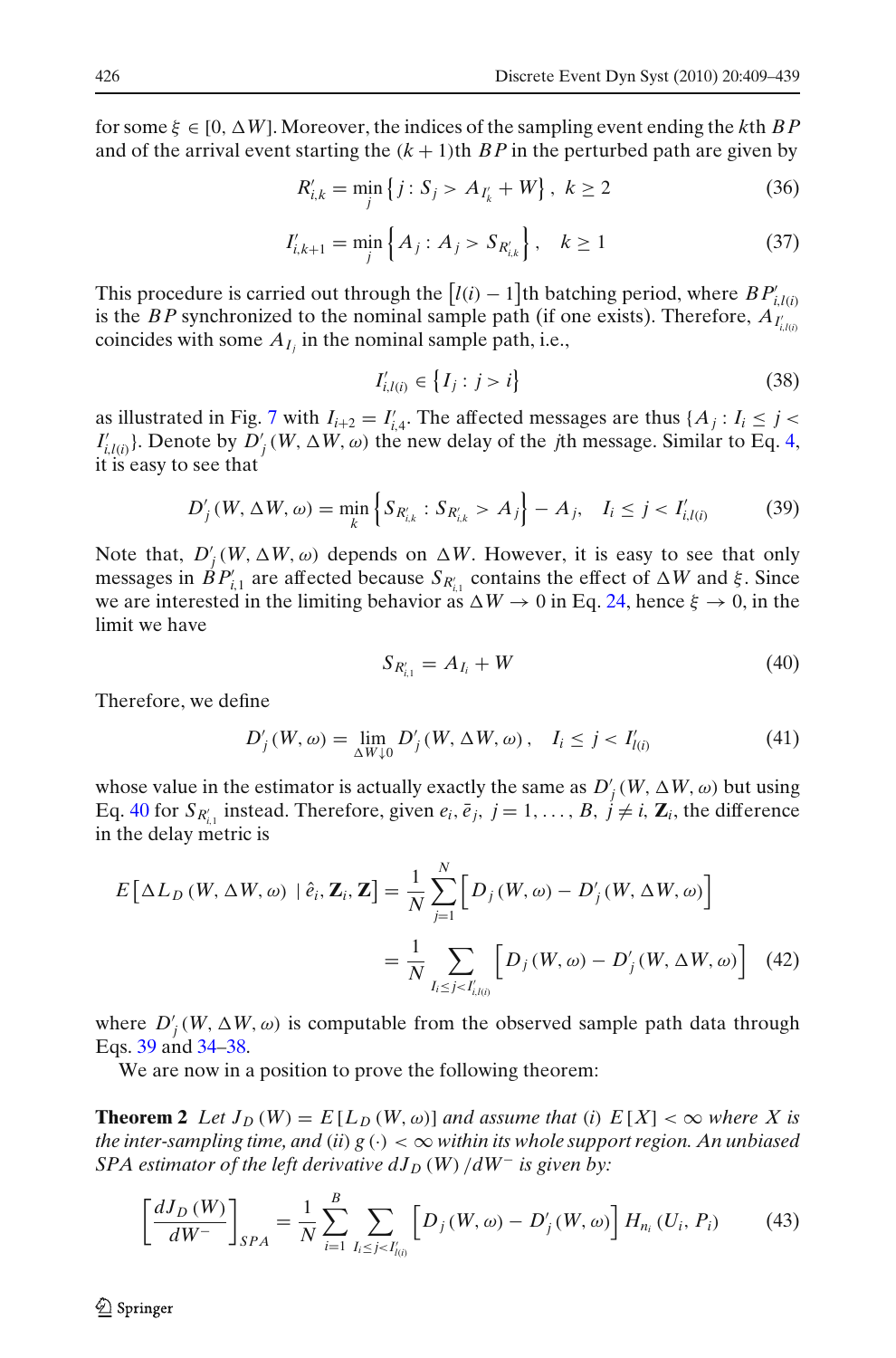<span id="page-18-0"></span>*Proof* By definition and from Eq. [29,](#page-14-0)

$$
\frac{dJ_D(W)}{dW^-} = \lim_{\Delta W \downarrow 0} \frac{E[\Delta L_D(W, \Delta W, \omega)]}{\Delta W} = \lim_{\Delta W \downarrow 0} \frac{E[E[\Delta L_D(W, \Delta W, \omega) | \mathbf{Z}]]}{\Delta W}
$$

where **Z** is the characterization defined in Eq. [25:](#page-11-0)  $\mathbf{Z} = \{B, I_i, R_i, A_{I_i}, S_{R_i}, n_i, i =$ 1,...,  $B$ . Given **Z**, the *BP* structure is known. Recalling Eq. [29,](#page-14-0) we have:

$$
E[\Delta L_D(W, \Delta W, \omega) | \mathbf{Z}] = E[\Delta L_D(W, \Delta W, \omega) | \bar{e}, \mathbf{Z}] Pr(\bar{e} | \mathbf{Z})
$$

$$
+ \sum_{i=1}^{B} E[\Delta L_D(W, \Delta W, \omega) | \hat{e}_i, \mathbf{Z}] Pr(\hat{e}_i, \mathbf{Z}) + o(\Delta W)
$$

Since the first term is zero due to Eq. [31,](#page-15-0)

$$
E[\Delta L_D(W, \Delta W, \omega) | \mathbf{Z}] = \sum_{i=1}^{B} E[\Delta L_D(W, \Delta W, \omega) | \hat{e}_i, \mathbf{Z}] \Pr(\hat{e}_i | \mathbf{Z}) + o(\Delta W)
$$

and we have

$$
\frac{dJ_D(W)}{dW^-} = \lim_{\Delta W \downarrow 0} \frac{1}{\Delta W} E\left[\sum_{i=1}^B E\left[\Delta L_D(W, \Delta W, \omega) \,|\hat{e}_i, \mathbf{Z}\right] \Pr\left(\hat{e}_i | \mathbf{Z}\right) + o\left(\Delta W\right)\right] \tag{44}
$$

To derive the SPA estimator, we need to exchange the order of limit and expectation. Since expectation is an integral, Lebesgue's dominated convergence theorem provides a sufficient condition that allows the two limit processes to commute. Therefore, we need to show that there exists  $\varepsilon > 0$  such that

$$
E\left\{\sup_{0\le\Delta W\le\varepsilon}\left|\frac{1}{\Delta W}\sum_{i=1}^{B}E\left[\Delta L_D\left(W,\Delta W,\omega\right)|\hat{e}_i,\mathbf{Z}\right]\Pr\left(\hat{e}_i|\mathbf{Z}\right)+o\left(\Delta W\right)\right|\right\}<\infty\quad(45)
$$

In Lemma 2 we have shown that  $Pr(\hat{e}_i|\mathbf{Z}) \sim O(\Delta W)$ , that is, there exists  $K_1 > 0$ and  $\varepsilon_0 > 0$  such that when  $\Delta W < \varepsilon_0$ , Pr  $\left(\hat{e}_i | \mathbf{Z}\right) \leq K_1 \Delta W$ . From Eq. [33](#page-16-0) we know that a sufficient condition for

$$
\left|E\left[\Delta L_D\left(W,\Delta W,\omega\right)|\hat{e}_i,\mathbf{Z}\right]\right|<\infty
$$

is that, for all possible **Z***i*,

$$
\left|E\left[\Delta L_D(W,\Delta W,\omega)\right|\hat{e}_i,\mathbf{Z}_i,\mathbf{Z}\right]\right|<\infty
$$

where, recalling Eq. [42,](#page-17-0)

$$
E\left[\Delta L_D(W, \Delta W, \omega)\,|\hat{e}_i, \mathbf{Z}_i, \mathbf{Z}\right] = \frac{1}{N} \sum_{I_i \leq j < I'_{i, l(i)}} \left[D_j(W, \omega) - D'_j(W, \Delta W, \omega)\right]
$$

Since a sample path contains a *finite* number *N* of messages and *B* batching periods, we have

$$
\left|D_j(W,\omega)-D'_j(W,\Delta W,\omega)\right|< S_{R_B}
$$

where  $E[S_{R_B}] = BE[X] < \infty$  and does not depend on  $\Delta W$ . Let  $E[S_{R_B}] =$  $K_2(N) < \infty$ . In addition,

$$
I'_{i,l(i)} - I_i \leq N
$$

 $\textcircled{2}$  Springer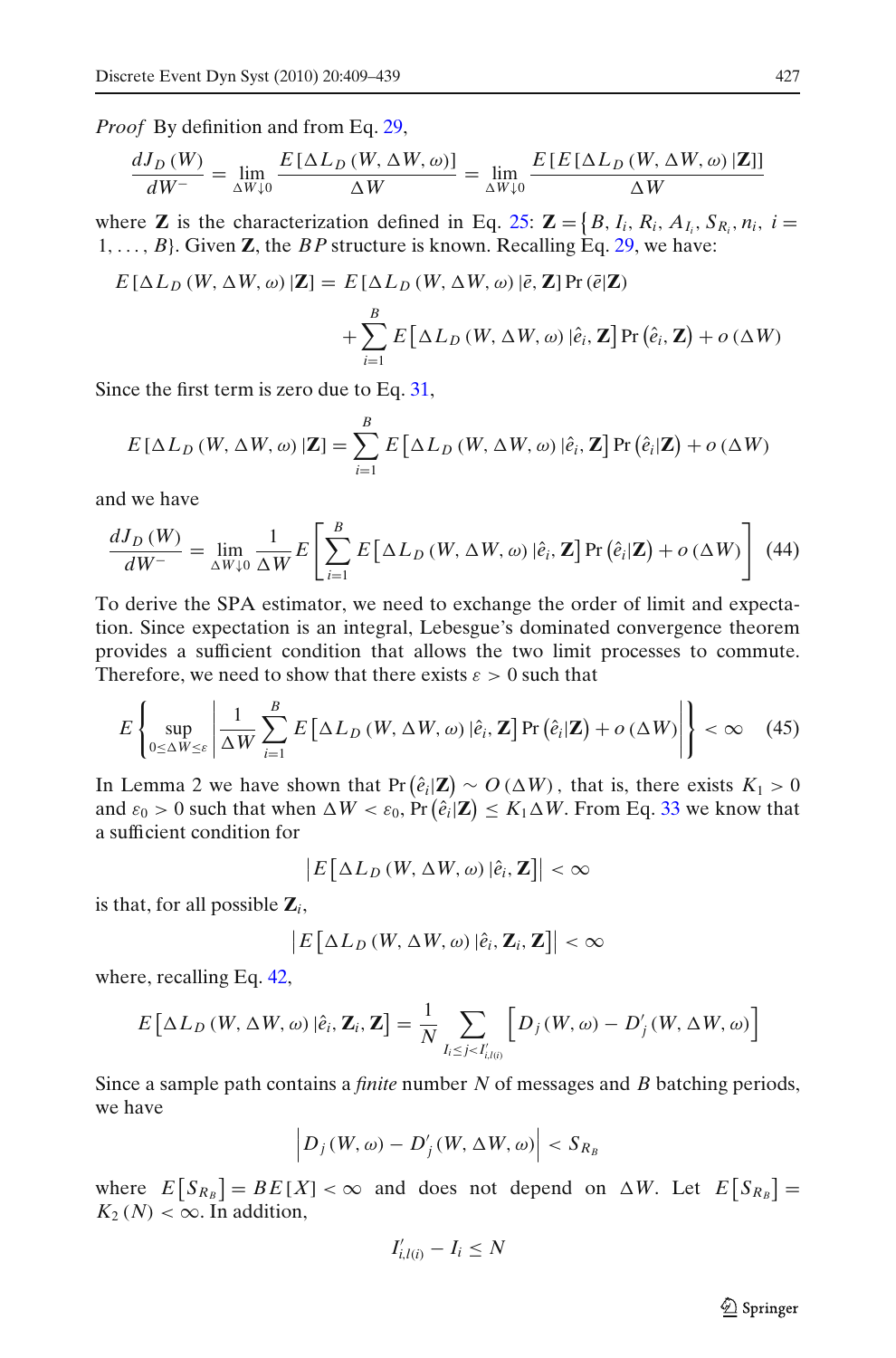<span id="page-19-0"></span>Therefore,

$$
\left|E\left[\Delta L_D\left(W,\Delta W,\omega\right)|\hat{e}_i,\mathbf{Z}\right]\right|\leq K_2\left(N\right)<\infty
$$

and it follows that

$$
\frac{1}{\Delta W} \left| E \left[ \Delta L_D \left( W, \Delta W, \omega \right) | \hat{e}_i, \mathbf{Z} \right] \Pr \left( \hat{e}_i | \mathbf{Z} \right) \right| \leq K_1 K_2 \left( N \right)
$$

Let  $R(\Delta W)$  be a  $\Delta W$ -dependent term of order  $o(\Delta W)$ . There exists some  $\varepsilon_i$  and constant  $C < \infty$  such that for all  $\Delta W < \varepsilon_i$ ,  $|R(\Delta W)| \leq C\Delta W$ . Let  $\varepsilon = \min_i \varepsilon_i$ , and since  $B \leq N$ , we obtain,

$$
E\left\{\sup_{0\le\Delta W\le\varepsilon}\left|\sum_{i=1}^{B}E\left[\Delta L_D(W,\Delta W,\omega)\right|\hat{e}_i,\mathbf{Z}\right]H(U_i,P_i)+\frac{o\left(\Delta W\right)}{\Delta W}\right|\right\}
$$
  

$$
\le N K_1 K_2(N)+C<\infty
$$

Using the dominated convergence theorem, we have from Eqs. [44](#page-18-0) and [42:](#page-17-0)

$$
\frac{dJ_D(W)}{dW^-} = E\left[\sum_{i=1}^B \lim_{\Delta W \downarrow 0} E\left[\Delta L_D(W, \Delta W, \omega)\right|\hat{e}_i, \mathbf{Z}\right] \Pr\left(\hat{e}_i|\mathbf{Z}\right)\right]
$$
\n
$$
= E\left[\sum_{i=1}^B \lim_{\Delta W \downarrow 0} E_{\mathbf{Z}_i}\left[\frac{1}{N} \sum_{I_i \le j < I'_{i,l(0)}} \left[D_j(W, \omega) - D'_j(W, \Delta W, \omega)\right]\right] H_{n_i}(U_i, P_i)\right]
$$

where we use the notation  $E_{\mathbf{Z}_i}$  to remind ourselves that each expectation within the outer sum is over the sub-characterization  $\mathbb{Z}_i$ . Using the dominated convergence theorem once again, we can move the limit inside this expectation and make use of Eq. [41](#page-17-0) to get

$$
\frac{dJ_D(W)}{dW^-} = E\left\{\sum_{i=1}^B E_{\mathbf{Z}_i} \left[ \frac{1}{N} \sum_{I_i \le j < I'_{i,l(i)}} \left[ D_j(W, \omega) - D'_j(W, \omega) \right] \right] H_{n_i}(U_i, P_i) \right\} (46)
$$

Note that  $H_{n_i}(U_i, P_i)$  does not depend on  $\mathbb{Z}_i$  (which includes arrival and sampling events *after BP<sub>i</sub>*). Moreover,  $E[\Delta L_D(W, \Delta W, \omega) | e_i, \mathbf{Z}_i, \mathbf{Z}]$  does not depend on events in  $\mathbf{Z}_i \setminus \mathbf{Z}$  (i.e., the arrival and sampling events before  $BP_i$ ). Therefore, we can rewrite the expectation in Eq. 46 as

$$
\frac{dJ_D(W)}{dW^-} = E\left\{\frac{1}{N}\sum_{i=1}^B \sum_{I_i \le j < I'_{i,l(i)}} \left[D_j(W, \omega) - D'_j(W, \omega)\right] H_{n_i}(U_i, P_i)\right\}
$$

where the expectation is over all random variables in **Z** and  $\mathbf{Z}_1, \ldots, \mathbf{Z}_B$ . The quantity inside the expectation is the SPA estimator defined in Eq. [43,](#page-17-0) which is, therefore, unbiased.

#### *4.1.2 SPA for the average preamble metric*

Define  $\Delta L_O$  (*W*,  $\Delta W$ ,  $\omega$ ) as the difference in the preamble metric defined in Eq. [21:](#page-10-0)

$$
\Delta L_{Q}(W, \Delta W, \omega) = L_{Q}(W, \omega) - L_{Q}(W - \Delta W, \omega)
$$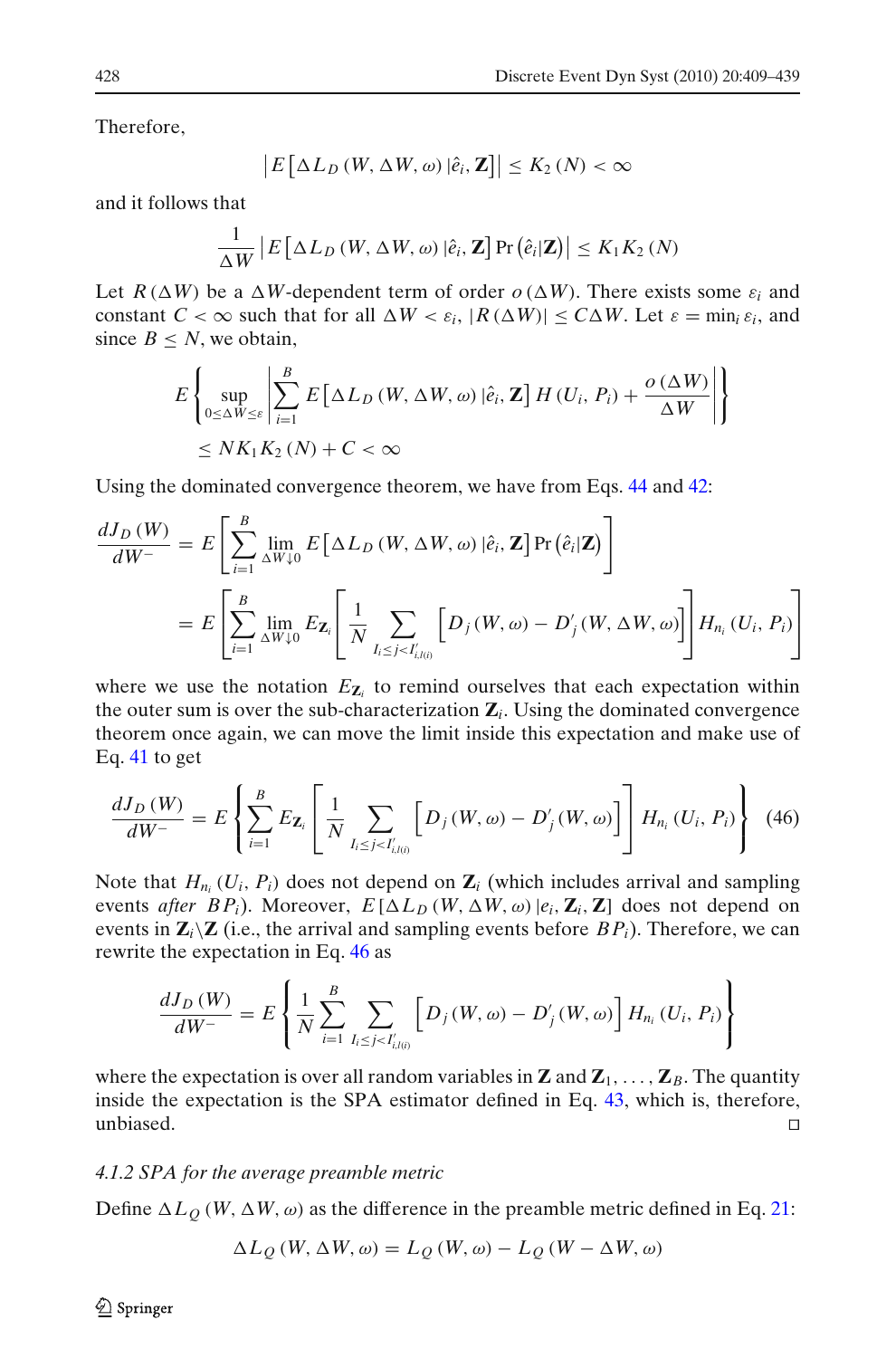<span id="page-20-0"></span>Recall from Eq. [29](#page-14-0) that:

$$
E\left[\Delta L_{Q}\left(W,\Delta W,\omega\right)|\mathbf{Z}\right]=E\left[\Delta L_{Q}\left(W,\Delta W,\omega\right)|\bar{e},\mathbf{Z}\right]\Pr\left(\bar{e}|\mathbf{Z}\right)
$$

$$
+\sum_{i=1}^{B}E\left[\Delta L_{Q}\left(W,\Delta W,\omega\right)|\hat{e}_{i},\mathbf{Z}\right]\Pr\left(\hat{e}_{i}|\mathbf{Z}\right)+o\left(\Delta W\right)
$$
\n(47)

Again, we first focus on evaluating  $E[\Delta L_Q(W, \Delta W, \omega)|\bar{e}, \mathbf{Z}]$ . First, we know that if event  $e_i$  does not occur in  $BP_i$ , there will be no change in the  $BP$  structure. Therefore, the only difference is that in each of the *B* batching periods, the preamble time is extended by  $\Delta W$ , i.e.,

$$
E\left[\Delta L_{Q}\left(W,\Delta W,\omega\right)|\bar{e},\mathbf{Z}\right]=-\frac{B\Delta W}{N}\tag{48}
$$

Next, we evaluate  $E\left[\Delta L_Q(W, \Delta W, \omega)\right|\hat{e}_i, \mathbf{Z}\right]$  for each  $BP_i$ . We illustrate this case through the example shown in Fig. [7.](#page-16-0) When  $e_i$  occurs, we need to reconstruct a segment of new *BP*s until synchronization, and then calculate the difference. This reconstruction is the same as in the previous subsection. Therefore, we choose the same sub-characterization **Z***i*:

$$
\mathbf{Z}_i = \{A_j, j \geq I_i\} \cup \{S_j, j \geq R_i\}
$$

and by conditioning on  $\mathbf{Z}_i$  we get:

$$
E\left[\Delta L_{Q}\left(W,\Delta W,\omega\right)|\hat{e}_{i},\mathbf{Z}\right]=E\left\{E\left[\Delta L_{Q}\left(W,\Delta W,\omega\right)|\hat{e}_{i},\mathbf{Z}_{i}\right]| \mathbf{Z}\right\} \tag{49}
$$

With  $\mathbf{Z}_i$  given, the reconstruction is done using Eqs.  $34-38$ . Next, we evaluate  $\Delta L_0(W, \Delta W, \omega)$  in Eq. 49. First, notice that  $e_i$  only affects BPs beginning with  $BP_i$  and until synchronization takes place at  $BP'_{i,l(i)}$  in the perturbed sample path when it coincides with  $BP_{m(i)}$  in the nominal sample path. From  $BP_i$  to  $BP_{m(i)}$ (corresponding to from  $BP'_{i,1}$  to  $BP'_{i,l(i)}$  in the perturbed sample path), due to the reconstruction, we need to evaluate the new preamble time as follows:

$$
P'_{i,j}(W, \Delta W, \omega) = S_{R'_{i,j}} - A_{I'_{i,j}} + W - \Delta W, \quad 1 \le j < l(i)
$$

In the limit when  $\Delta W \rightarrow 0$ , we have

$$
P'_{i,j}(W,\omega) = S_{R'_{i,j}} - A_{I'_{i,j}} + W, \quad 1 \le j < l(i) \tag{50}
$$

Therefore, from  $BP_i$  to  $BP_{m(i)}$  the difference in preamble time is:

$$
\sum_{k=i}^{m-1} P_i - \sum_{k=1}^{l(i)-1} P'_{i,k} (W, \Delta W, \omega)
$$

while from  $BP_1$  to  $BP_{i-1}$  and from  $BP_{m(i)}$  to  $BP_B$ , the difference in the preamble time is  $\Delta W$  for each *BP*, totaling:

$$
-(i + B - m(i)) \Delta W
$$

 $\textcircled{2}$  Springer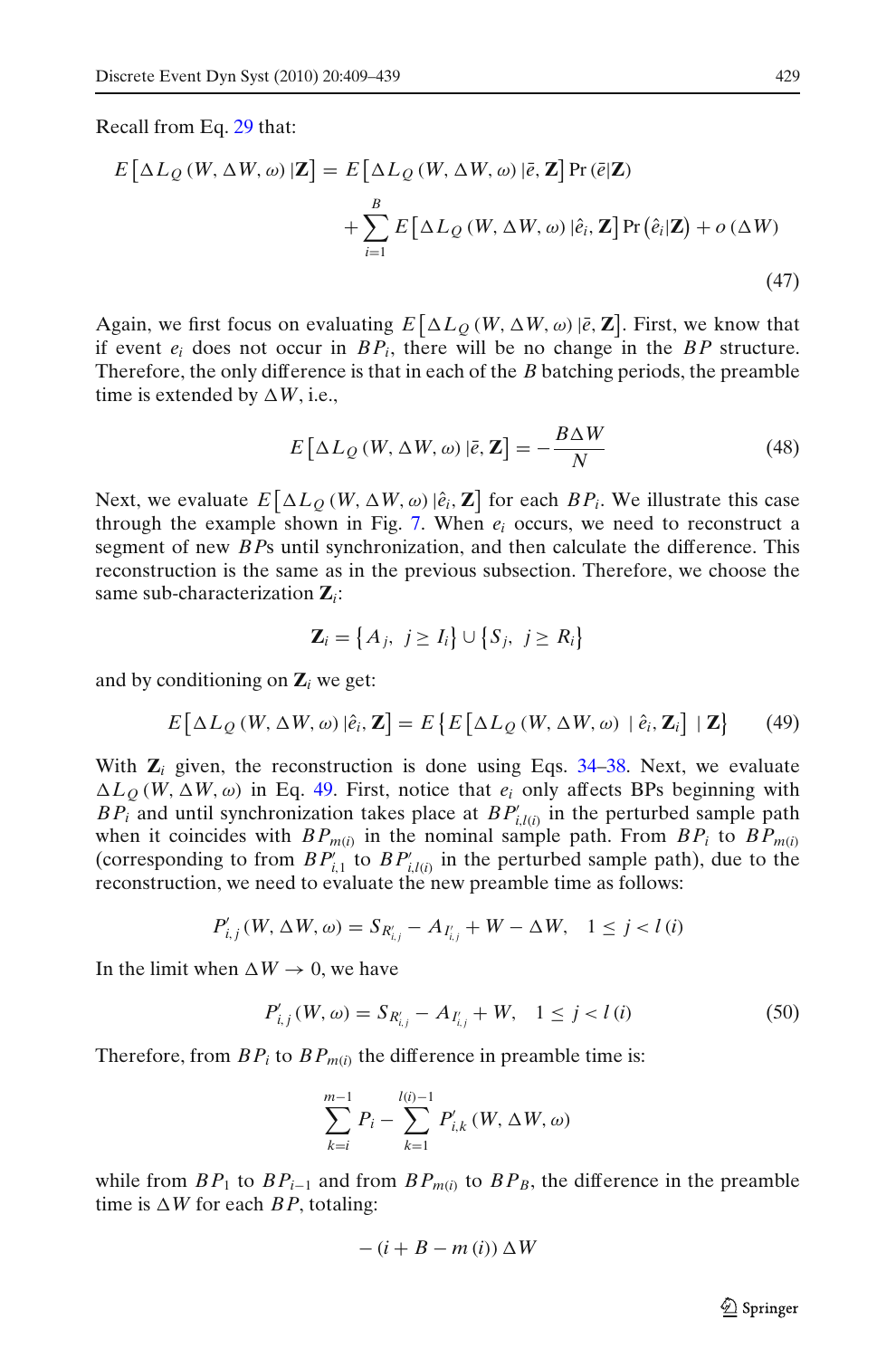<span id="page-21-0"></span>so that

$$
E\left[\Delta L_{Q}\left(W,\Delta W,\omega\right)\mid\hat{e}_{i},\mathbf{Z}_{i},\mathbf{Z}\right]
$$
  
=  $\frac{1}{N}\left[-\left(i+B-m\left(i\right)\right)\Delta W+\sum_{k=i}^{m(i)-1}P_{i}\left(W,\omega\right)-\sum_{k=1}^{l(i)-1}P'_{i,k}\left(W,\Delta W,\omega\right)\right]$ (51)

**Theorem 3** Let  $J_Q(W) = E[L_Q(W, \omega)]$  and assume that (*i*)  $E[X] < \infty$  where X is *the inter-sampling time, and* (*ii*)  $g(\cdot) < \infty$  *within its whole support region. An unbiased SPA estimator of the left derivative dJ<sub>O</sub>* (*W*) /*dW*<sup>−</sup> *is given by:* 

$$
\left[\frac{dJ_{Q}(W)}{dW}\right]_{SPA} = \frac{1}{N} \sum_{i=1}^{B} \left\{ \left[\sum_{k=i}^{m(i)-1} P_{i}(W,\omega) - \sum_{k=1}^{l(i)-1} P'_{i,k}(W,\omega) \right] H_{n_{i}}(U_{i},P_{i}) - 1 \right\}
$$
(52)

*Proof* By definition and from Eq. [29,](#page-14-0)

$$
\frac{dJ_{Q}\left(W\right)}{dW^{-}}=\lim_{\Delta W\downarrow0}\frac{E\left[\Delta L_{Q}\left(W,\Delta W,\omega\right)\right]}{\Delta W}=\lim_{\Delta W\downarrow0}\frac{E\left[E\left[\Delta L_{Q}\left(W,\Delta W,\omega\right)\left|\mathbf{Z}\right.\right]\right]}{\Delta W}
$$

where **Z** is the characterization defined in Eq. [25](#page-11-0)  $\mathbf{Z} = \{B, I_i, R_i, A_{I_i}, S_{R_i}, n_i, i =$ 1,..., *B*}. Similar to Theorem 2, we have to show that

$$
E\left\{\sup_{0\le\Delta W\le\varepsilon}\left|\frac{E\left[E\left[\Delta L_{Q}\left(W,\Delta W,\omega\right)|\mathbf{Z}\right]\right]}{\Delta W}\right|\right\}<\infty
$$

in order to switch the order of limit and expectation. Since given **Z**, the *BP* structure is known, we have:

$$
E[\Delta L_Q(W, \Delta W, \omega) | \mathbf{Z}] = E[\Delta L_Q(W, \Delta W, \omega) | \bar{e}, \mathbf{Z}] Pr (\bar{e} | \mathbf{Z})
$$

$$
+ \sum_{i=1}^{B} E[\Delta L_Q(W, \Delta W, \omega) | \hat{e}_i, \mathbf{Z}] Pr (\hat{e}_i | \mathbf{Z}) + o (\Delta W)
$$

In Lemma 2 we have shown that  $Pr(\hat{e}_i|\mathbf{Z}) \sim O(\Delta W)$ , that is, there exists  $K_0 > 0$ and  $\varepsilon_0 > 0$ , such that when  $\Delta W < \varepsilon_0$ , Pr $(\hat{e}_i | \mathbf{Z}) \leq K_0 \Delta W$ . The first term inside the supremum is:

$$
E\left[\Delta L_{Q}\left(W,\Delta W,\omega\right)|\bar{e},\mathbf{Z}\right]\Pr\left(\bar{e}|\mathbf{Z}\right) = -\frac{B\Delta W}{N}\left[1-\sum_{i=1}^{B}\Pr\left(\hat{e}_{i}|\mathbf{Z}\right)\right]
$$

$$
=-\frac{B\Delta W}{N}+o\left(\Delta W\right)
$$

Clearly,

$$
\frac{1}{\Delta W} E \left[ \Delta L_Q \left( W, \Delta W, \omega \right) | \bar{e}, \mathbf{Z} \right] Pr \left( \bar{e} | \mathbf{Z} \right) = -\frac{B}{N} + \frac{O \left( \Delta W \right)}{\Delta W}
$$

 $\mathcal{Q}$  Springer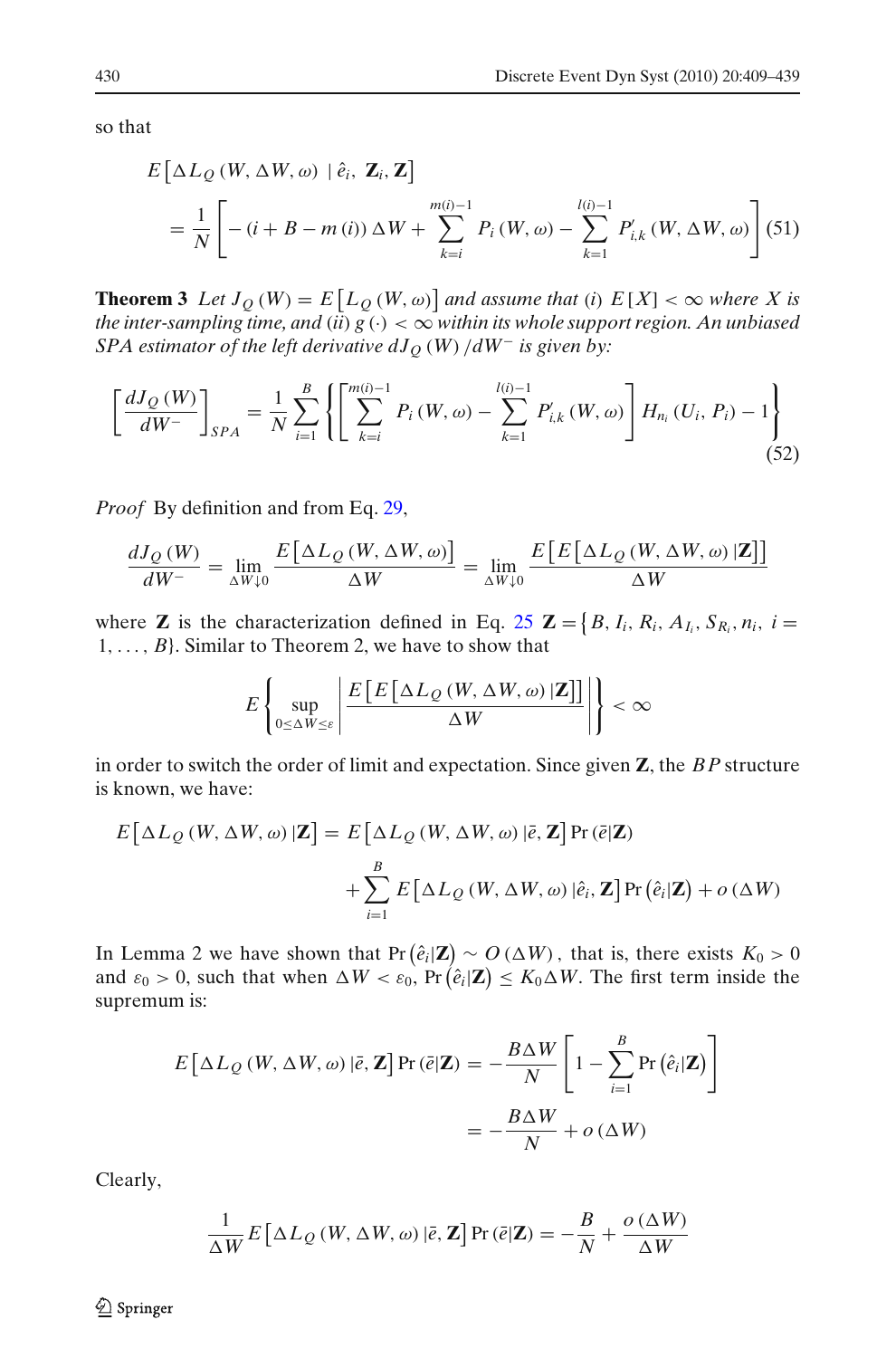is bounded as  $\Delta W \rightarrow 0$  since  $B \leq N$ . Utilizing the sub-characterization  $\mathbb{Z}_i$ , the second term becomes

$$
\sum_{i=1}^{B} E\left[\Delta L_{Q}\left(W,\Delta W,\omega\right)|\hat{e}_{i},\mathbf{Z}\right] \Pr\left(\hat{e}_{i}|\mathbf{Z}\right)
$$
\n
$$
= \sum_{i=1}^{B} E\left[E\left[\Delta L_{Q}\left(W,\Delta W,\omega\right)|\hat{e}_{i},\mathbf{Z}\right]|\mathbf{Z}_{i}\right] \Pr\left(\hat{e}_{i}|\mathbf{Z}\right)
$$

where, from Eq. [51,](#page-21-0)

$$
E\left[\Delta L_{Q}\left(W,\Delta W,\omega\right) \mid \hat{e}_{i}, \mathbf{Z}_{i}, \mathbf{Z}\right]
$$
  
= 
$$
\frac{1}{N}\left[-\left(i+B-m\left(i\right)\right)\Delta W+\sum_{k=i}^{m(i)-1}P_{i}\left(W,\omega\right)-\sum_{k=1}^{l(i)-1}P'_{i,k}\left(W,\Delta W,\omega\right)\right]
$$

For any **Z***i*, this is bounded in a sample path defined by a *finite* number *N* of messages. To see this, consider an arbitrary  $P_i(W, \omega)$  which cannot exceed  $S_{R_B}$  where  $E[S_{R_B}] = BE[X] < \infty$  and does not depend on  $\Delta W$ . Let  $E[S_{R_B}] = K_2(N) < \infty$ , so that

$$
\frac{1}{N} \left| \sum_{k=i}^{m(i)-1} P_i(W, \omega) - \sum_{k=1}^{l(i)-1} P'_{i,k}(W, \Delta W, \omega) \right| \le \frac{1}{N} N K_2(N) = K_2(N)
$$

Also, since  $1 < i < m(i) \le B \le N$ , we have  $B - (m(i) - i) < B \le N$ . Therefore,

$$
\frac{1}{N} |(i + B - m(i)) \Delta W| \le \frac{1}{N} (N \Delta W) = \Delta W
$$

for all possible  $\mathbf{Z}_i$ , hence,

$$
E\left[\Delta L_{Q}\left(W,\Delta W,\omega\right)\mid\hat{e}_{i},\mathbf{Z}\right]\leq-\Delta W+K_{2}\left(N\right)
$$

Let  $R(\Delta W)$  be a  $\Delta W$ -dependent term of order  $o(\Delta W)$ . There exists some  $\varepsilon_i$  and a constant  $C < \infty$  such that for all  $\Delta W < \varepsilon_i$ ,  $R(\Delta W) \leq C\Delta W$ . Let  $\varepsilon = \min_i \varepsilon_i$ , hence,

$$
E\left\{\sup_{0\le\Delta W\le\varepsilon}\frac{1}{\Delta W}\left|E\left[\Delta L_{Q}\left(W,\Delta W,\omega\right)|\bar{e},\mathbf{Z}\right]\Pr\left(\bar{e}|\mathbf{Z}\right)\right.\right.
$$
\n
$$
+\sum_{i=1}^{B}E\left[\Delta L_{Q}\left(W,\Delta W,\omega\right)|\hat{e}_{i},\mathbf{Z}\right]\Pr\left(\hat{e}_{i}|\mathbf{Z}\right)+o\left(\Delta W\right)\right|\right\}
$$
\n
$$
\leq E\left\{\sup_{0\le\Delta W\le\varepsilon}\left|\frac{B}{N}+NK_{1}\left[K_{2}\left(N\right)-\Delta W\right]+\frac{o\left(\Delta W\right)}{\Delta W}\right|\right\}
$$
\n
$$
\leq -1+NK_{1}\left[K_{2}\left(N\right)+\varepsilon\right]+C<\infty
$$

Invoking the dominated convergence theorem twice similar to Theorem 2, we have

$$
\frac{dJ_{Q}(W)}{dW^{-}} = E\left\{-\frac{B}{N} + \frac{1}{N}\sum_{i=1}^{B} E_{\mathbf{Z}_{i}}\left[\sum_{k=i}^{m(i)-1} P_{i}(W,\omega) - \sum_{k=1}^{l(i)-1} P'_{i,k}(W,\Delta W,\omega)\right]H_{n_{i}}(U_{i},P_{i})\right\}
$$

2 Springer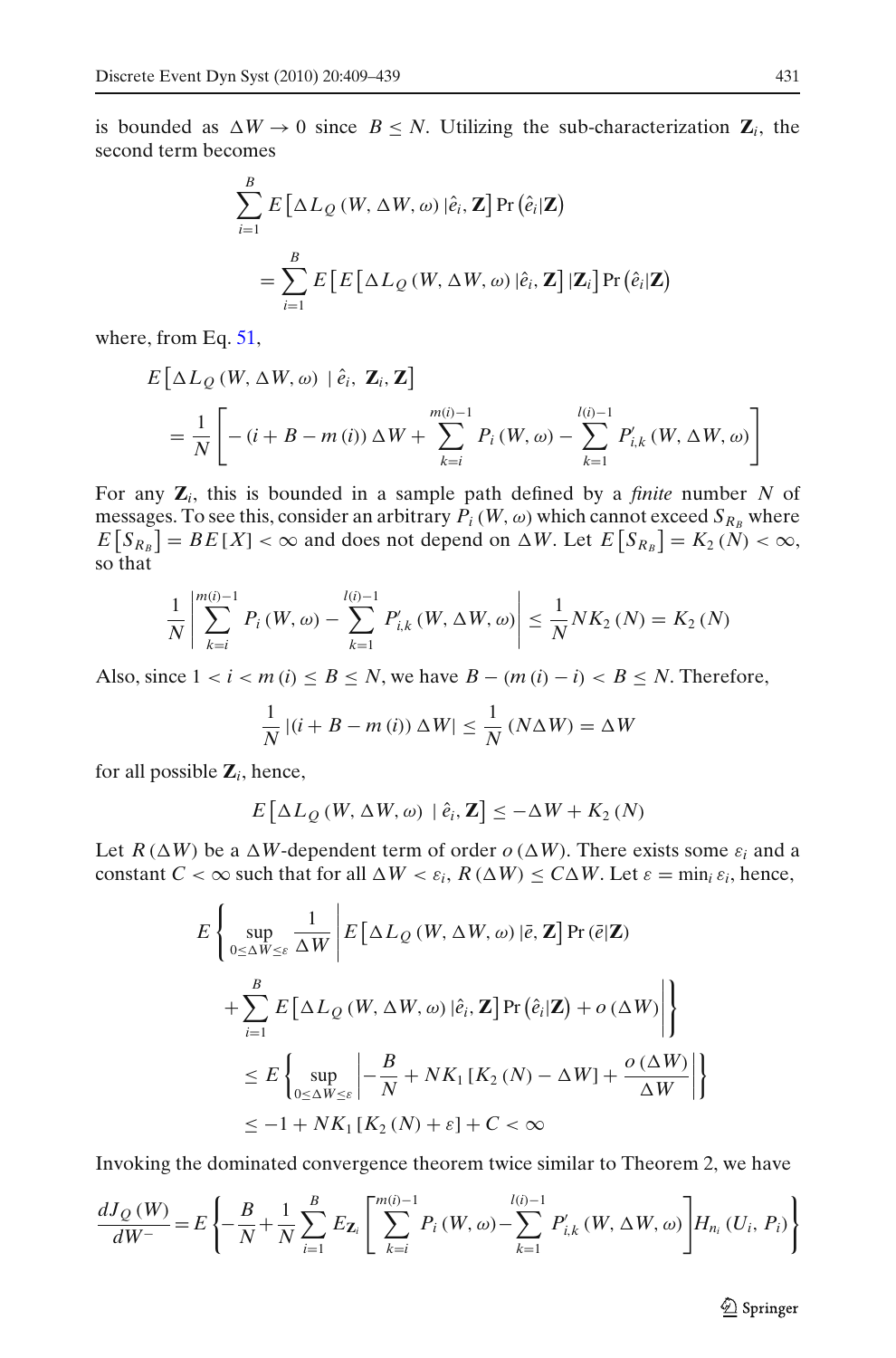As in Theorem 2, note that  $H_{n_i}(U_i, P_i)$  does not depend on  $\mathbb{Z}_i$  (i.e., the arrival and sampling events after  $BP_i$ ), and  $E\left[\Delta L_Q\left(W, \Delta W, \omega\right)|e_i, \mathbf{Z}_i, \mathbf{Z}\right]$  does not depend on events in  $\mathbf{Z}_i \setminus \mathbf{Z}$  (i.e., the arrival and sampling events before  $BP_i$ ). Thus, we can rewrite the expectation in Eq. [46](#page-19-0) as:

$$
\frac{dJ_{Q}(W)}{dW^{-}} = E\left\{\frac{1}{N}\sum_{i=1}^{B}\left[\left(\sum_{k=i}^{m(i)-1}P_{i}(W,\omega)-\sum_{k=1}^{l(i)-1}P'_{i,k}(W,\Delta W,\omega)\right)H_{n_{i}}(U_{i},P_{i})-1\right]\right\}
$$

where the quantity inside the expectation is the SPA estimator  $(52)$  which is, therefore, unbiased.

#### 4.2 Implementation of SPA

The SPA gradient estimator algorithm is described as follows:

- 1. Observe a sample path containing a fixed number *N* of arrivals and *B* batching periods (*B* depends on *N*).
- 2. For each  $BP_i$ , initialize  $I'_{i,1}$  with Eq. [34](#page-16-0) and  $S'_{R_{i,1}}$  with Eq. [40,](#page-17-0) and record  $n_i$ .
	- (a) Compute  $H_{n_i}$  ( $U_i$ ,  $P_i$ ) using Eq. [26,](#page-12-0) where  $U_i = S_{R_i} S_{R_{i-1}}$  (except for  $U_1 =$ *S*<sub>*R*<sub>1</sub></sub> ) and  $P_i = S_{R_i} - A_{I_i} + W$ .
	- (b) Use Eqs. [36–37](#page-17-0) to partially reconstruct the perturbed sample path until synchronization  $(38)$  is met.
	- (c) Use Eq. [41](#page-17-0) to calculate the perturbed delay  $D'_j$ ,  $j = I_i \le j < I'_{l(i)}$ .
	- (d) Use Eq. [50](#page-20-0) to calculate the perturbed preamble  $P'_{i,k}$ ,  $k = 1, \ldots, l(i)$ .
- 3. Obtain the SPA derivative estimate through Eqs. [43,](#page-17-0) [52.](#page-21-0)

This SPA estimation algorithm requires information from the whole observed sample path, which may require substantial memory and may not be feasible for sensor nodes. Therefore, we propose a *serialized* version which uses less storage:

- 1. Initialization:  $n := 0$ ,  $i := 1$ ,  $j := 1$ ,  $D = 0$ ,  $Q = 0$ . System buffer is empty.
- 2. Recording events  $\{A_k\}$  and  $\{S_k\}$  as time proceeds. When one *BP*'s events are recorded,  $j := j + 1$ ;
- 3. For  $BP_i$ , reconstruct the partial sample path. If  $m(i) = j$ , that is, the synchronization occurs at  $BP_i$ , then:
	- (a) Compute  $H_n$ ;  $(U_i, P_i)$  using Eq. [26.](#page-12-0)
	- (b) Calculate the perturbed delay  $D'_j$ ,  $j = I_i \le j < I'_{l(i)}$ .
	- (c) Calculate the perturbed preamble  $P'_{i,k}$ ,  $k = 1, \ldots, l$  *(i)*.
	- (d) Accumulate:  $D := D + \frac{1}{N} H_{n_i} (U_i, P_i) \left\{ \sum_{I_i \leq j < I'_{l(i)}} \left( D_j(W, \omega) D'_j(W, \omega) \right) \right\}$
	- (e) Accumulate:  $Q := Q + \frac{1}{N} \left\{ \left[ \sum_{k=i}^{m-1} P_i \sum_{k=1}^{l(i)-1} P'_{i,k}(W, \omega) \right] H_{n_i}(U_i, P_i) 1 \right\}$
	- (f)  $i := i + 1$  and remove  $BP_i$  from the buffer (delete the corresponding events from memory).

4. If *N* messages are observed, output  $\left[\frac{dJ_Q(W)}{dW}\right]_{SPA}^{-} = Q$ ,  $\left[\frac{dJ_D(W)}{dW}\right]_{SPA}^{-} = D$ .

In this serialized algorithm, instead of recording the whole sample path in memory, accumulator variables *D* and *Q* are used, allowing the algorithm to "forget"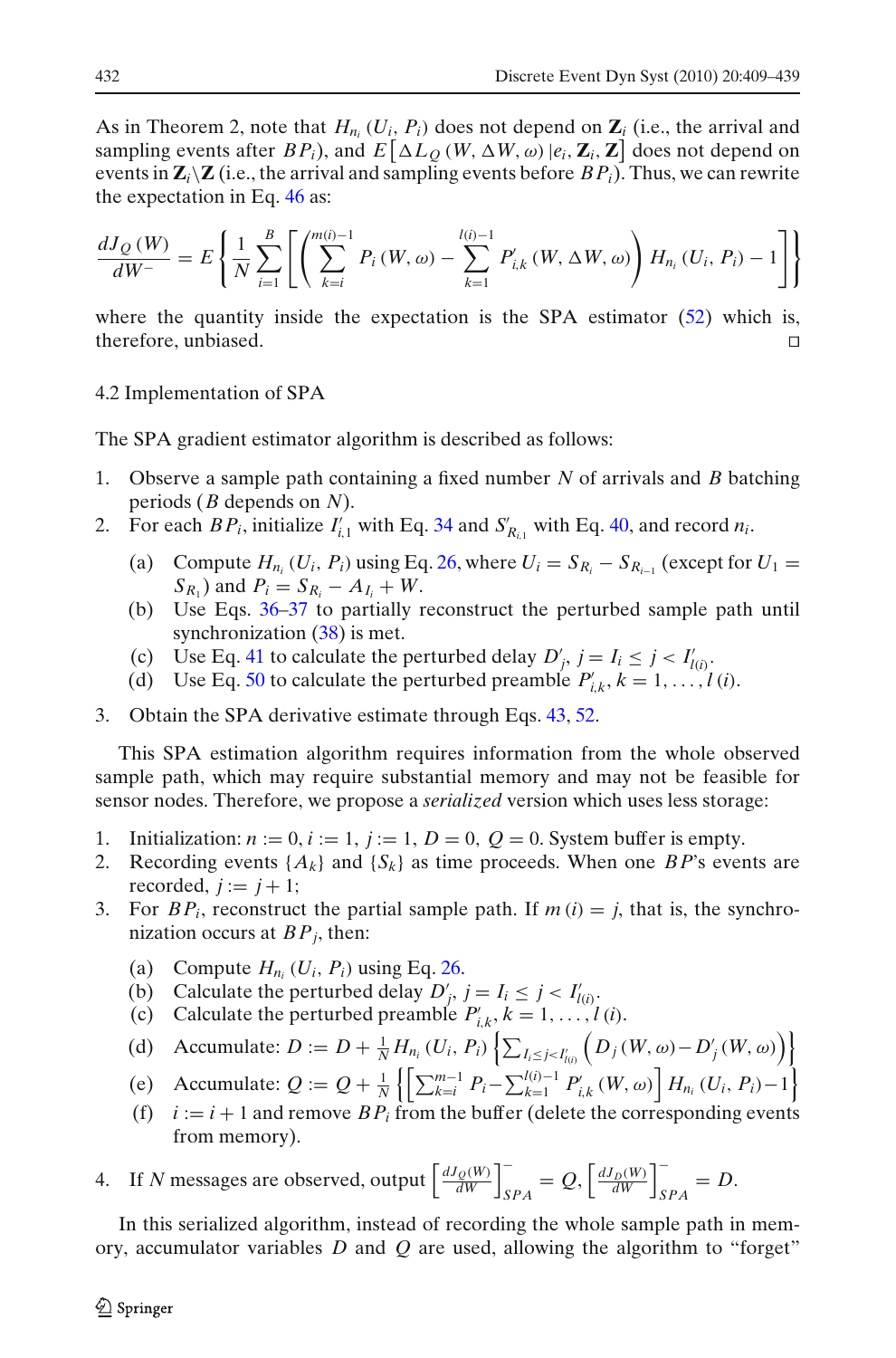<span id="page-24-0"></span>the *BP*s that have been processed. Hence only data from a few *BP*s are kept in the system memory instead of the whole *N*-message sample path.

In practice, both sender and receiver partially observe the sample path on their own. However, whichever party carries out the computation of the SPA derivative estimates needs complete sample path information. We assume that each message in the sender's buffer is time-stamped by the sender. After the transmission of a batch, the receiver obtains all information needed to compute the estimate. The result can be transmitted back to sender, i.e. piggy-backed in hand-shake during the next transmission. How the sample path information is exchanged between sender and receiver does not affect the computation and the result of the SPA estimates.

#### 4.3 Optimization using stochastic approximation algorithm

Since the combined performance index is Eq. [12,](#page-8-0) obviously, an unbiased SPA estimator of *dJ*(*W*)/*dW*<sup>−</sup> is given by

$$
\left[\frac{dJ\left(W\right)}{dW}\right]_{SPA} = \left[\frac{dJ_{D}\left(W\right)}{dW}\right]_{SPA} + \alpha \left[\frac{dJ_{Q}\left(W\right)}{dW}\right]_{SPA}
$$
(53)

Assuming *J*(*W*) is a differentiable function with respect to *W*, we have the derivative of *J* (*W*) equal its left derivative:

$$
\frac{dJ\left(W\right)}{dW} = \frac{dJ\left(W\right)}{dW^-}
$$

so Eq. 53 is also an unbiased estimator of *dJ* (*W*) /*dW*. Using the gradient estimator (53), we use a Stochastic Approximation (SA) algorithm (Kushner and George Yi[n](#page-29-0) [2003\)](#page-29-0) of the form

$$
W_{k+1} = \Pi_{[a,b]} \left[ W_k - \frac{\beta}{k^{\delta}} \left[ \frac{dJ(W_k)}{dW_k^-} \right]_{SPA} \right], \quad k \ge 0 \tag{54}
$$

with  $W_0$  being an initial point and  $\Pi_{[a,b]}[x]$  is a projection of *x* onto interval  $[a, b]$ . The parameters  $\beta$  and  $\delta$  in Eq. 54 need to be carefully chosen to ensure convergence and regulate convergence speed. The guidelines are: (*i*) the algorithm converges for  $\beta > 0$  and  $0.5 < \delta \leq 1$ ; (*ii*) larger  $\beta$  and smaller  $\delta$  will result in fast response but also higher variance, while smaller β and larger  $\delta$  will have a slower response. In each step of the algorithm, we observe a sample path with *N* messages, obtain  $\left[dJ(W_k)/dW_{\overline{k}}\right]_{SPA}$  through the SPA algorithm, and use Eq. 54 to obtain  $W_{k+1}$ . By the fact that Eq. 53 is unbiased,  $W_k$  converges to  $W^*$  where  $dJ(W^*)/dW^* = 0$ .

**Theorem 4** *Assume that there exists a unique*  $W^* \in [a, b]$  *where dJ* ( $W^*$ ) / $dW^* = 0$ *. Then, Wk converges to W*<sup>∗</sup>*.*

*Proof* The convergence of the Stochastic Approximation algorithm has been studied extensively in Kushner and George Yi[n](#page-29-0) [\(2003\)](#page-29-0). In our case, we invoke a simpler convergence theorem which is proven in Gokbayrak and Cassandra[s](#page-29-0) [\(2001](#page-29-0)). The theorem (Theorem 6.1 in Gokbayrak and Cassandras [2001\)](#page-29-0) states that, if all six convergence criteria, denoted by H1, H2, A1, A2, E1, E2 are satisfied, the Stochastic Approximation algorithm converges. These criteria are: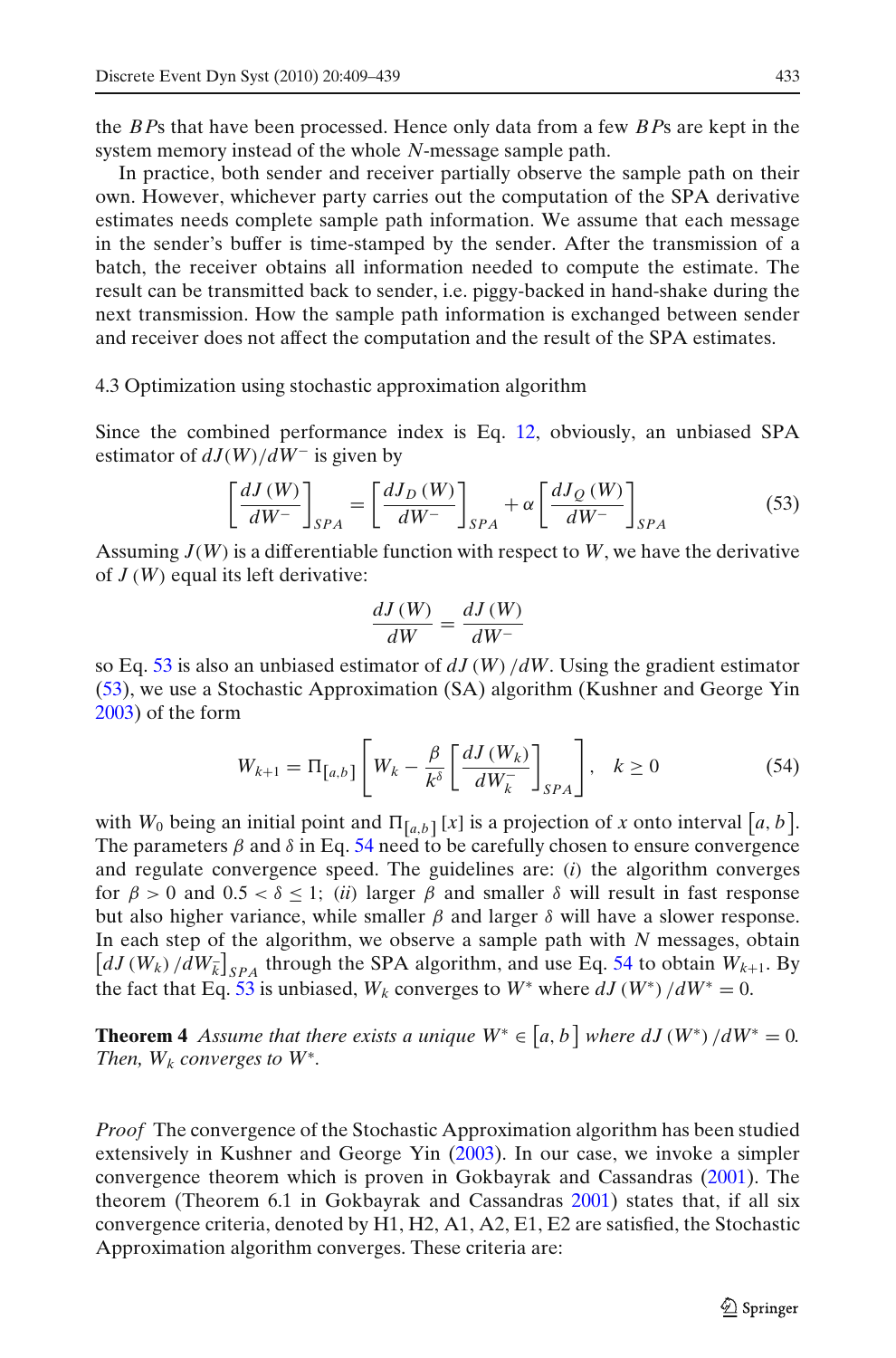- <span id="page-25-0"></span>H1 There exists a unique optimal in [*a*, *b*].
- H2 Define  $h(W) = dJ(W)/dW$  which is the true derivative.  $\sup_{[a,b]} ||h(W)|| < \infty$ <br>A1 Define  $n_k = \frac{\beta}{k^{\delta}}$ .  $\sum_{n_k = \infty}^{\infty}$  a.s.
- A1 Define  $\eta_k = \beta/k^{\delta}$ ,  $\sum_{n=1}^{\infty} \eta_k = \infty$  a.s.
- A2  $\sum_{n=1}^{\infty} \eta_k^2 < \infty$  a.s.
- E1 Define  $\varepsilon_k = \left[dJ(W_k)/dW_k^-\right]_{SPA} h(W_k)$  which is the estimation error.  $\sum_{n=1}^{\infty} \eta_k \left\| E \left[ \varepsilon_{k+1} | \mathfrak{F}_k \right] \right\| < \infty$  where  $\{ \mathfrak{F}_k \}$  is a filtration generated by the sample path.
- E2  $E\left[\varepsilon_{k+1}^2|\mathfrak{F}_k\right] < \sigma_k^2$  where  $\{\sigma_k\}$  is a sequence adapted to  $\{\mathfrak{F}_k\}$  such that  $\sum_{n=1}^{\infty} \eta_k^2 \sigma_k^2 < \infty$  a.s.

The assumption of the existence of a stationary point is H1 and thus is already established. Using notations  $h(W)$  and  $\varepsilon_k$ , Eq. [54](#page-24-0) is thus rewritten as:

$$
W_{k+1} = \Pi_{[a,b]} \left[ W_k - \frac{\beta}{k^{\delta}} \left( h \left( W_k \right) + \varepsilon_k \right) \right], \quad k \ge 0
$$

Based on the proof of Theorem 2 and 3, we know that  $h(W_k)$  is bounded (H2). For simplicity, we also define  $\eta_k = \beta / k^{\delta}$ . Since  $0.5 < \delta \le 1$ , we have  $\sum_{k=1}^{\infty} \eta_k = \infty$  (A1) and  $\sum_{k=1}^{\infty} \eta_k^2 < \infty$  (A2). Further, since our SPA estimator is unbiased,  $E[\varepsilon_k] = 0$ (E1). The error variance  $E\left[\varepsilon_k^2\right]$  is also bounded so that  $\sum_{k=1}^{\infty} \eta_k^2 E\left[\varepsilon_k^2\right] < \infty$  (E2). Define a Lyapunov function  $U(W) = ||W - W^*||^2$ , with all criteria H1, H2, A1, A2, E1, E2 all satisfied. Then, Theorem 6.1 in Gokbayrak and Cassandra[s](#page-29-0) [\(2001\)](#page-29-0) states that  $W_k \to W^*$  w. p. 1.



**Fig. 8** SPA results with  $\lambda = 3$ ,  $\mu = 1$ ,  $0 \le W \le 4$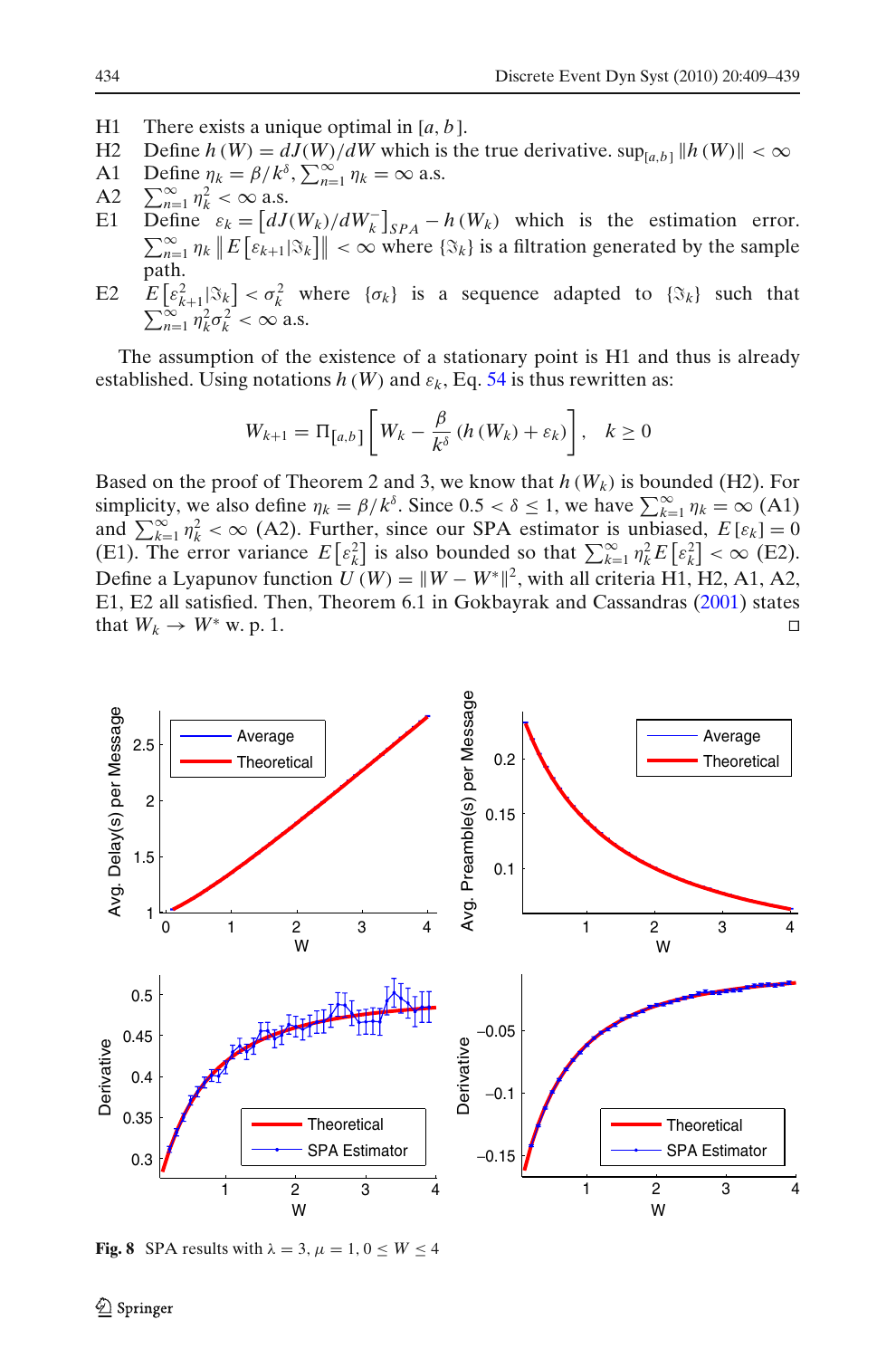<span id="page-26-0"></span>

#### **5 Numerical results**

5.1 Poisson arrival and sampling processes

First, we consider the case where the arrival and sampling processes are Poisson with rate  $\lambda$  and  $\mu$ , respectively so as to compare our results with the analysis of Section [3.](#page-5-0) Figure [8](#page-25-0) compares the performance metrics estimated with the analytical expressions  $(7)$ ,  $(11)$  and the SPA estimates obtained through Eqs. [43](#page-17-0) and [52](#page-21-0) with the derivatives obtained in Eq. [13,](#page-8-0) as well as with brute-force finite difference estimates, including the 95% confidence intervals. It is worth pointing out that the average delay derivative has a large variance but closely matches the theoretical value.

Figure 9 shows a typical trajectory of the optimization process using the SA algorithm. Here, we use the objective function [\(12\)](#page-8-0) with  $\alpha = 20$  and choose  $\beta = 6$ and  $\delta = 1$  as the parameter values in Eq. [54.](#page-24-0) We performed 300 iterations and we note that *W* is already in the vicinity of the optimal point after approximately 100 iterations, as shown in Fig. 10.

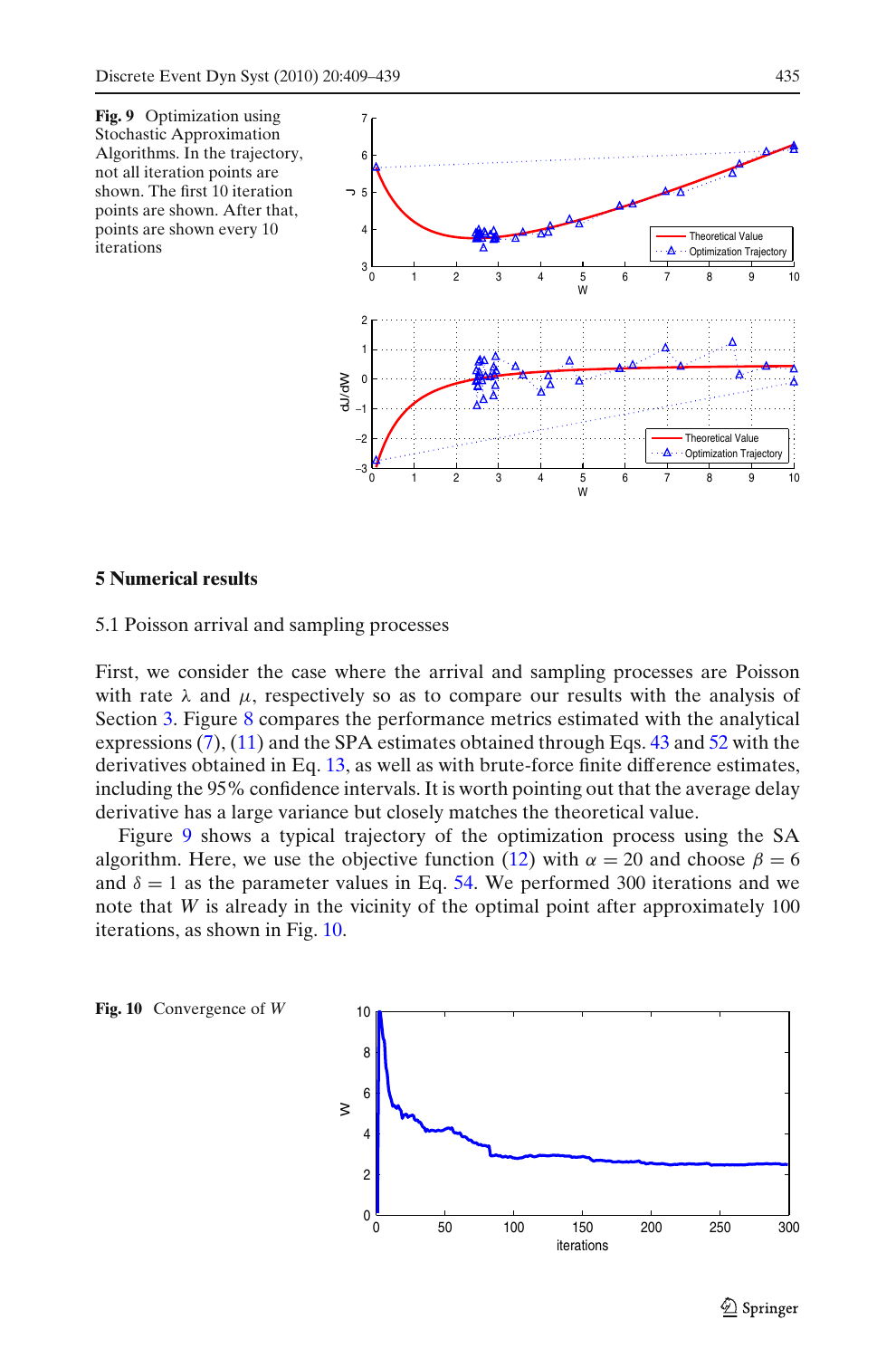<span id="page-27-0"></span>

# 5.2 Markov modulated poisson arrival process and uniformly distributed sampling process

One feature of the SPA gradient estimator is that it does not depend on the arrival process distribution, which allows the controller to adapt to different network traffic patterns. In this section, we use a Markov Modulated Poisson Process (MMPP) to model bursty data traffic in a WSN. A MMPP consists of an underlying continuous time Markov process  $\{X_t; t \geq 0\}$  and a function  $\lambda(X_t)$  which specifies the arrival rate in each state. One simple MMPP example is a Poisson process with exponentially distributed on-off durations.



**Fig. 12** SPA results with MMPP arrival process and Gamma sampling process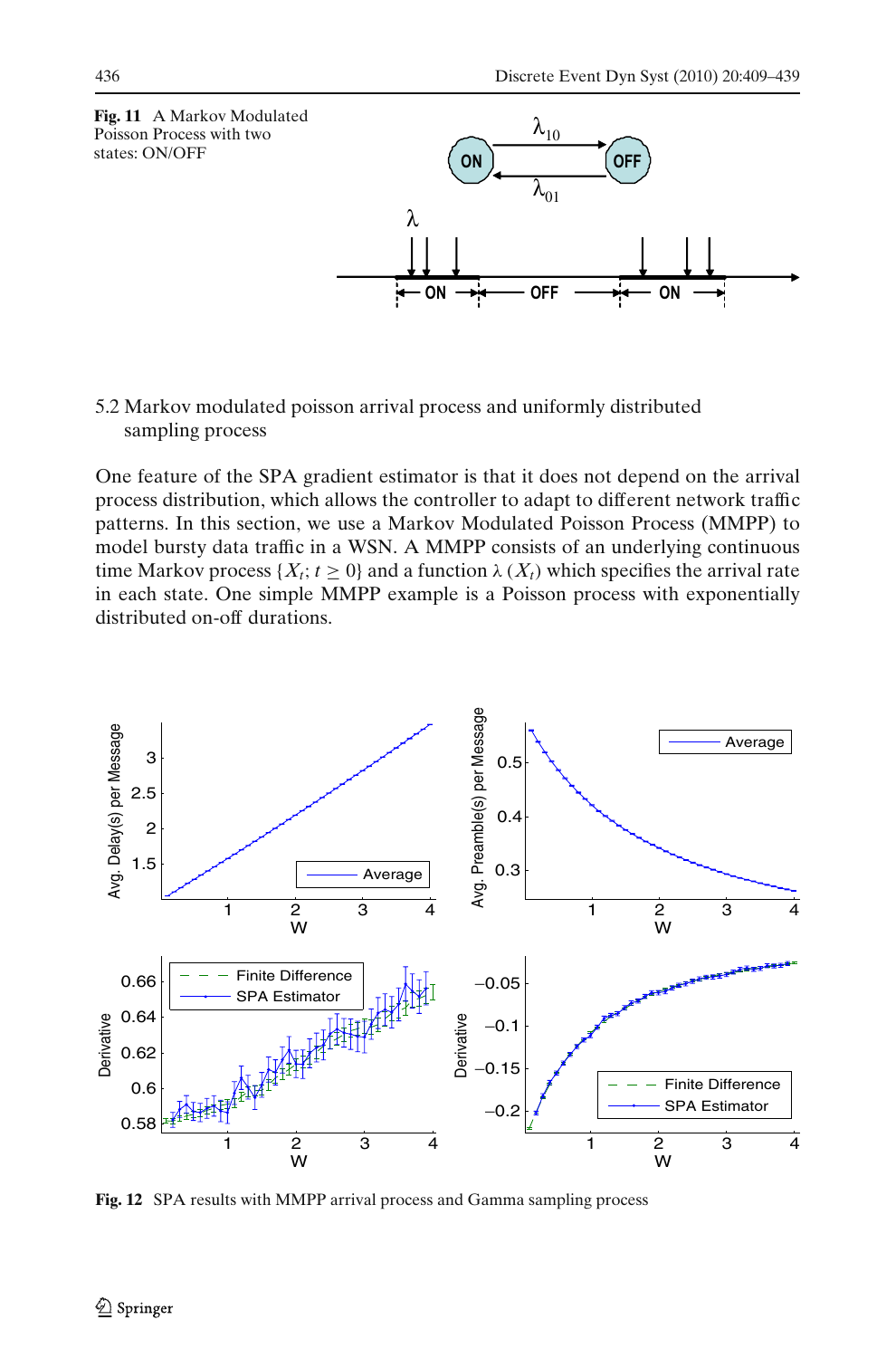<span id="page-28-0"></span>

Figure [11](#page-27-0) is an illustration of the on-off MMPP. Denote the transition rate of the Markov chain by  $\lambda_{10}$  and  $\lambda_{11}$  as shown in Fig. [11,](#page-27-0) and by  $\lambda$  the arrival rate during ON period. The steady state distribution of the Markov chain is  $\pi_{ON} = \lambda_{01} (\lambda_{10} + \lambda_{01})^{-1}$ and  $\pi_{OFF} = \lambda_{10} (\lambda_{10} + \lambda_{01})^{-1}$ . It is then straightforward to generate a sample path of this process. In this example we set  $\lambda = 1$ ,  $\lambda_{10} = 0.2$ ,  $\lambda_{01} = 0.022$  so the ON-OFF duty cycle is 10% and arrival rate during the ON period is 1. We also set that interpolling time distribution of the receiver polling epochs is a Gamma distribution with parameter (5, 2).

Figures [12](#page-27-0) and 13 show the derivative estimates obtained and a sample trajectory of the optimization process Eq. [54.](#page-24-0) Unfortunately, under MMPP arrivals and Gamma distribution for the sampling process, there are no analytical results for comparison purposes. Therefore, we used Monte Carlo simulation to approximate the response curve  $J(W)$ , which is the red curve in Fig. 13. We can still see that the SA algorithm readily converges to the optimal *W* value in Fig. 13.

## **6 Conclusions**

In this paper, we have proposed message batching approaches for reducing the transmission energy consumption in WSNs. Under Markovian assumptions, we derived analytical expressions for a performance objective as a function of the controllable batching time parameter and included an analysis quantifying the benefit of the batching scheme. When no analytical model is available, we have developed a gradient estimator for time-based batching using Smooth Perturbation Analysis (SPA) and proved its unbiasedness. The SPA estimators we have developed are for left derivatives. SPA estimators for right derivatives can be derived in a similar analysis, but will have a different form. Since the SPA gradient estimator does not depend on the arrival distribution, it can be used in conjunction with a Stochastic Approximation (SA) algorithm allowing the controllable parameter *W* to adapt to possibly changing network traffic conditions. Our numerical results show that the analytical and simulation results are consistent, and that the SA algorithm indeed finds the optimal batching time, for both Poisson and MMPP arrival process models.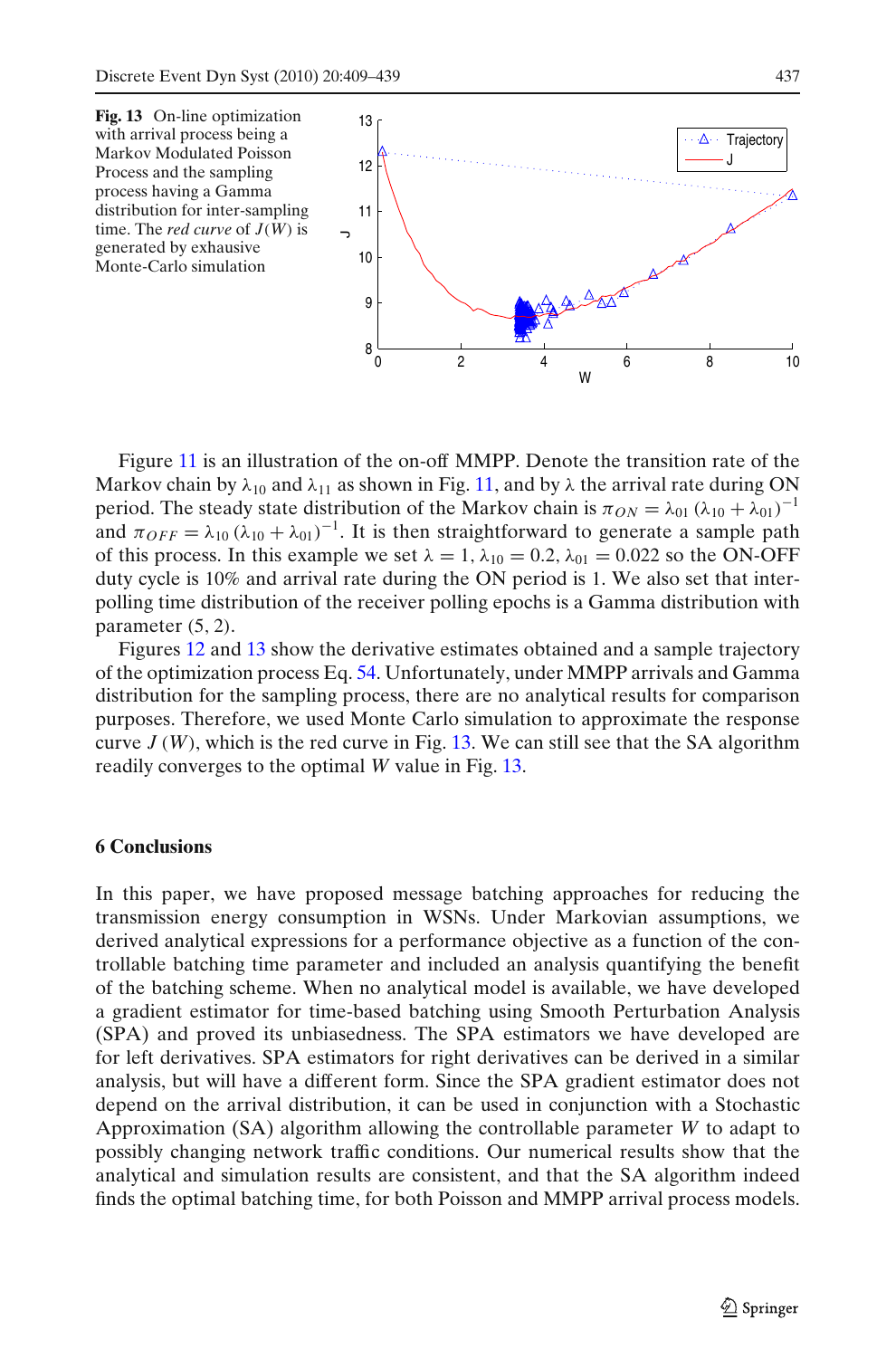<span id="page-29-0"></span>Future work is directed at extending this approach to multi-hop sensor networks. Also, finding a good hybrid policy, namely, a batching policy using both time and queue-length information is also a topic of interest.

### **References**

- Buettner M, Yee GV, Anderson E, Han R (2006) X-MAC: a short preamble MAC protocol for dutycycled wireless sensor networks. In: SenSys '06: proceedings of the 4th international conference on embedded networked sensor systems, New York, 1–3 November 2006, pp 307–320
- Cassandras CG, Lafortune S (1999) Introduction to discrete event systems. Kluver, Norwell Cassandras CG, Yu R (2000) A 'surrogate problem' approach for lot size optimization in manufacturing systems. In: Proceedings of the American control conference, Chicago, pp 3279–3283
- Deb RK (1984) Optimal control of bulk queues with compound poisson arrivals and batch service. Opsearch 21(4):227–245
- Deb RK, Serfozo RF (1973) Optimal control of batch service queues. Advanced Applied Probability 5:340–361
- El-Hoiydi A, Decotignie J-D (2004) WiseMAC: an ultra low power mac protocol for multi-hop wireless sensor networks. In: Lecture notes in computer science, vol 3121. Springer, New York, pp 18–31
- Fu M, Hu J-Q (1997) Conditional Monte Carlo: gradient estimation and optimization applications. Kluver, Norwell
- Gaivoronski AA, Messina E (2006) Stochastic optimization algorithms for regenerative DEDS. In: Lecture notes in control and information sciences, vol 197. Springer, Berlin, pp 320–331
- Gokbayrak K, Cassandras CG (2001) Online surrogate problem methodology for stochastic discrete resource allocation problems. J Optim Theory Appl 108(2):349–376
- Gong W, Ho Y-C (1987) Smoothed (conditional) perturbation analysis of discrete event dynamical systems. IEEE Trans Automat Contr 32(10):858–866
- Joe I, Ryu H (2007) A patterned preamble MAC protocal for wireless sensor networks. In: Proceedings of 16th international conference on computer communications and networks, ICCCN 2007, Honolulu, 13–16 August 2007, pp 1285–1290
- Kushner HJ, George Yin G (2003) Stochastic approximation and recursive algorithms and applications, 2nd edn. Springer, New York
- Mahlknecht S, Bock M (2004) CSMA-MPS: a minimum preamble sampling mac protocol for low power wireless sensor networks. In: Proceedings of IEEE international workshop on factory communication systems, pp 73–80
- Mangione-Smith B (1995) Low power communications protocols: paging and beyond. In: Proceedings of IEEE symposium on low power electronics, San Jose, 9–11 October 1995, pp 8–11
- Megerian S, Potkonjak M (2003) Wireless sensor networks. Wiley Encyclopedia of Telecommunications. Wiley, New York
- Ning X, Cassandras CG (2006) Dynamic sleep time control in event-driven wireless sensor networks. In: Proceedings of the 45th IEEE conference on decision and control. San Diego, 13–15 December 2006, pp 2722–2727
- Ning X, Cassandras CG (2008) Message batching in wireless sensor networks—a perturbation analysis approach. Technical report, Division of Systems Engineering, Boston University, <http://people.bu.edu/nx/MessageBatchingTR.pdf>
- Polastre J, Hill J, Culler D (2004) Versatile low power media access for wireless sensor networks. In: SenSys '04: proceedings of the 2nd international conference on embedded networked sensor systems. ACM, New York, pp 95–107
- Ross SM (1995) Stochastic processes. Wiley, New York
- Shnayder V, Hempstead M, Chen B, Allen GW, Welsh M (2004) Simulating the power consumption of large-scale sensor network applications. In: SenSys '04: proceedings of the 2nd international conference on embedded networked sensor systems. ACM, New York, pp 188–200
- Sohrabi K, Gao J, Ailawadhi V, Pottie GJ (2000) Protocols for self-organization of a wireless sensor network. IEEE Pers Commun 7(5):16–27
- Ye W, Heidemann J, Estrin D (2004) Medium access control with coordinated adaptive sleeping for wireless sensor networks. IEEE/ACM Trans Netw 12(3):493–506